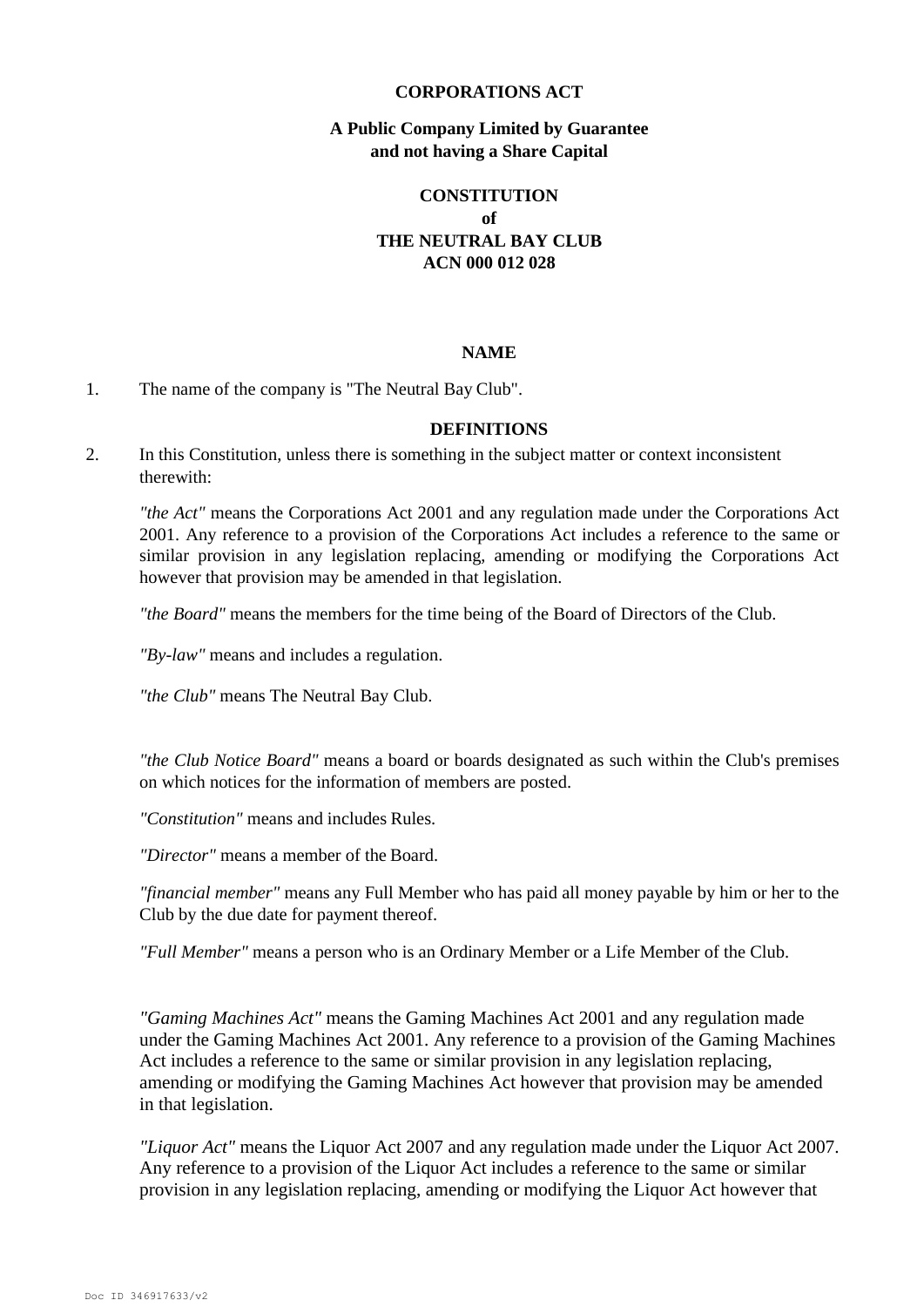provision may be amended in that legislation.

*"General Meeting"* includes Annual General Meeting.

*"in writing"* and *"written"* include printing, typing, lithography and other modes of representing or reproducing words in visible form in the English language.

*"month"* means calendar month.

*"the Office"* means the registered office for the time being of the Club.

*"officer"* means an officer as defined in the Act.

*"Ordinary Member"* means a member of the Club other than a Life Member, Honorary Member, Temporary Member, Limited House Member or Provisional Member.

*"the Registered Clubs Act"* means the Registered Clubs Act 1976 and any regulation made under the Registered Clubs Act. Any reference to a provision of the Registered Clubs Act includes a reference to the same or similar provision in any legislation replacing, amending or modifying the Registered Clubs Act however that provision may be amended in that legislation.

*"Seal"* means the common seal of the Club.

*"Secretary"* includes Acting Secretary, Acting Honorary Secretary, Chief Executive Officer, General Manager, Secretary Manager or Honorary Secretary or other title attributed to the person who is the Secretary of the Club for the purpose of the Registered Clubs Act.

*"Special Resolution"* has the same meaning as in the Act.

# **INTERPRETATION**

- 3. A decision of the Board on the construction or interpretation of this Constitution, or on any Bylaws or regulations of the Club made pursuant to this Constitution or on any matter arising therefrom, is conclusive and binding on all members of the Club, subject to such construction or interpretation being varied or revised by the members of the Club in General Meeting or by the Supreme Court of New South Wales.
- 4. Words indicating the singular number include the plural number and vice versa. Words indicating the masculine gender include the feminine gender and vice versa.

# **REQUIREMENTS OF THE ACT AND THE REGISTERED CLUBS ACT**

- 5. The "replaceable rules" contained in the Act are hereby excluded and do not apply to the Club except in so far as they are repeated or contained in this Constitution.
- 6. The Club is established for the objects set out in thisConstitution.
- 7.
- (a) The Club is a non-proprietary Club and is primarily devoted to sporting purposes.
- (b) Subject to the provisions of Sections 10(6) and 10(6A) of the Registered Clubs Act, a member of the Club, whether or not the person is a member of the Board, or of any committee, of the Club, is not entitled, under the rules of the Club or otherwise, to derive, directly or indirectly, any profit, benefit or advantage from the Club that is not offered equally to every Full Member of theClub.
- (c) Subject to the provisions of Section 10(7) of the Registered Clubs Act, a person, other than the Club or its members, is not entitled, under the rules of the Club or otherwise, to derive, directly or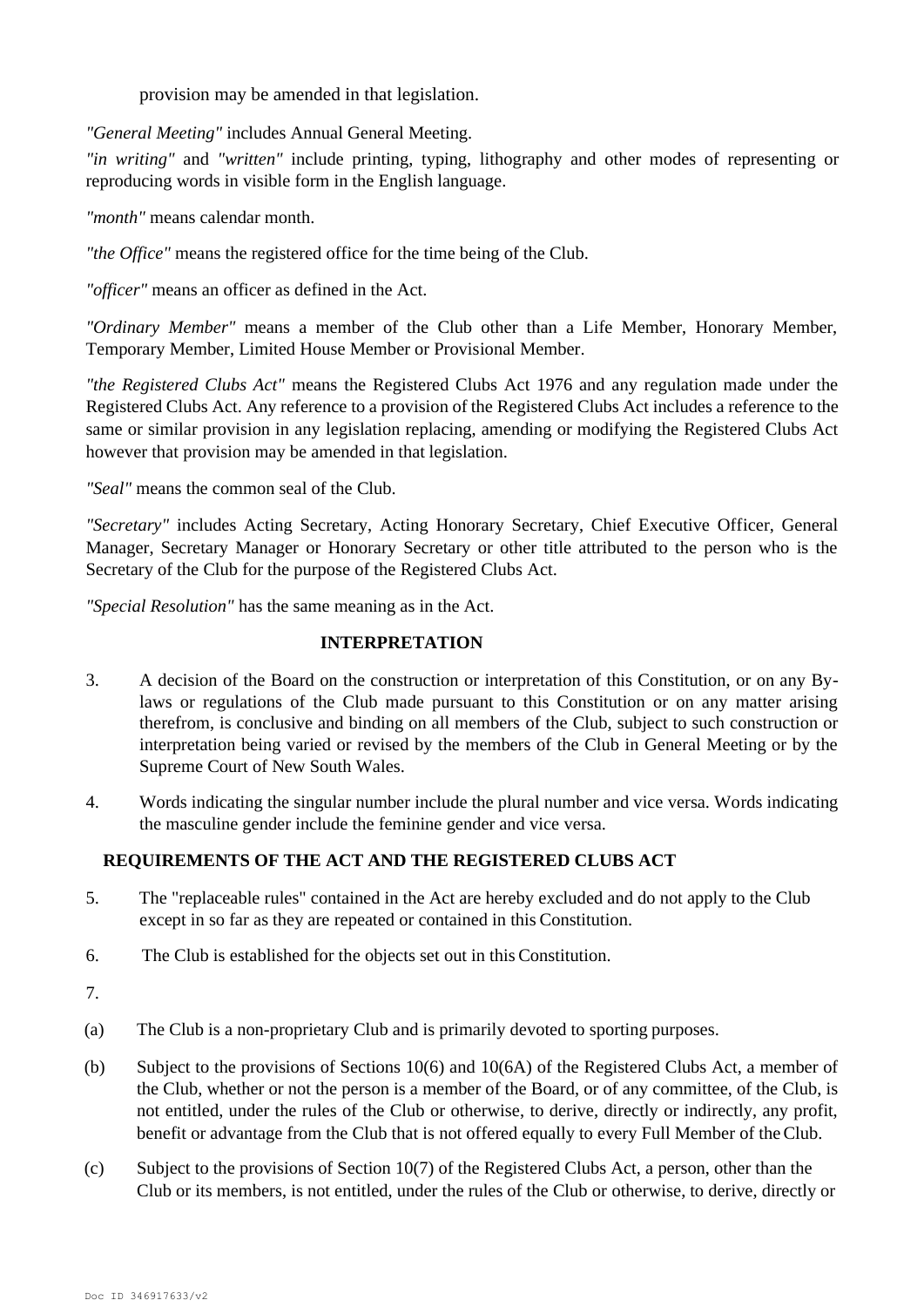indirectly, any profit, benefit or advantage from the grant to the Club of, or the fact that the Club has applied for, a club license under the Liquor Act, or from any added value that may accrue to the premises of the Club because of the grant to the Club of, or the fact that the Club has applied for, such a license.

(d) The Secretary, or an employee, or a member of the Board or of any committee, of the Club, is not entitled, under the rules of the Club or otherwise, to receive, directly or indirectly, any payment calculated by reference to the quantity of liquor purchased, supplied, sold or disposed of by the Club or the receipts of the Club for any liquor supplied or disposed of by the Club.

8.

- (a) An employee of the Club must not vote at any meeting of the Club or of the Board or at any election of the Board, or hold office as a member of the Board.
- (b) Any profits or other income of the Club must be applied only to the promotion of the objects of the Club and must not be paid to or distributed among the members of the Club.
- 9.
- (a) Liquor must not be sold, supplied, or disposed of on the premises of the Club to any person, other than a member, except on the invitation and in the company of a member; provided that this paragraph does not apply in respect of the sale, supply or disposal of liquor to any person at a function in respect of which an authority is granted to the Club under Section 23 of the Registered Clubs Act.
- (b) Liquor must not be sold, supplied or disposed of on the premises of the Club to any person under the age of 18 years.
- (c) A person under the age of 18 years must not use or operate poker machines or any other forms of gaming devices on the premises of the Club.
- (d) Subject to Section 73(2)(b) of the Gaming Machines Act, the Club shall not share any receipts arising from the operation of an approved gaming machine kept by the Club and shall not make any payment or part payment by way of commission or an allowance from any such receipts.
- (e) Subject to Section 74(2) of the Gaming Machines Act, the Club shall not grant any interest in an approved gaming machine kept by the Club to any other person.
- 10. Voting by proxy is not permitted:
- (a) at any election of the Board;
- (b) at any meeting of the Board or of a committee of the Club; or
- (c) at any General Meeting.

# **OBJECTS**

- 11. The objects for which the Club is established are:
- (a) To enter into an agreement with the Neutral Bay Lawn Tennis Club to take over all assets and liabilities of that Club and to provide for the admission of members of that Club and any other persons who may be elected as members in accordance with this Constitution.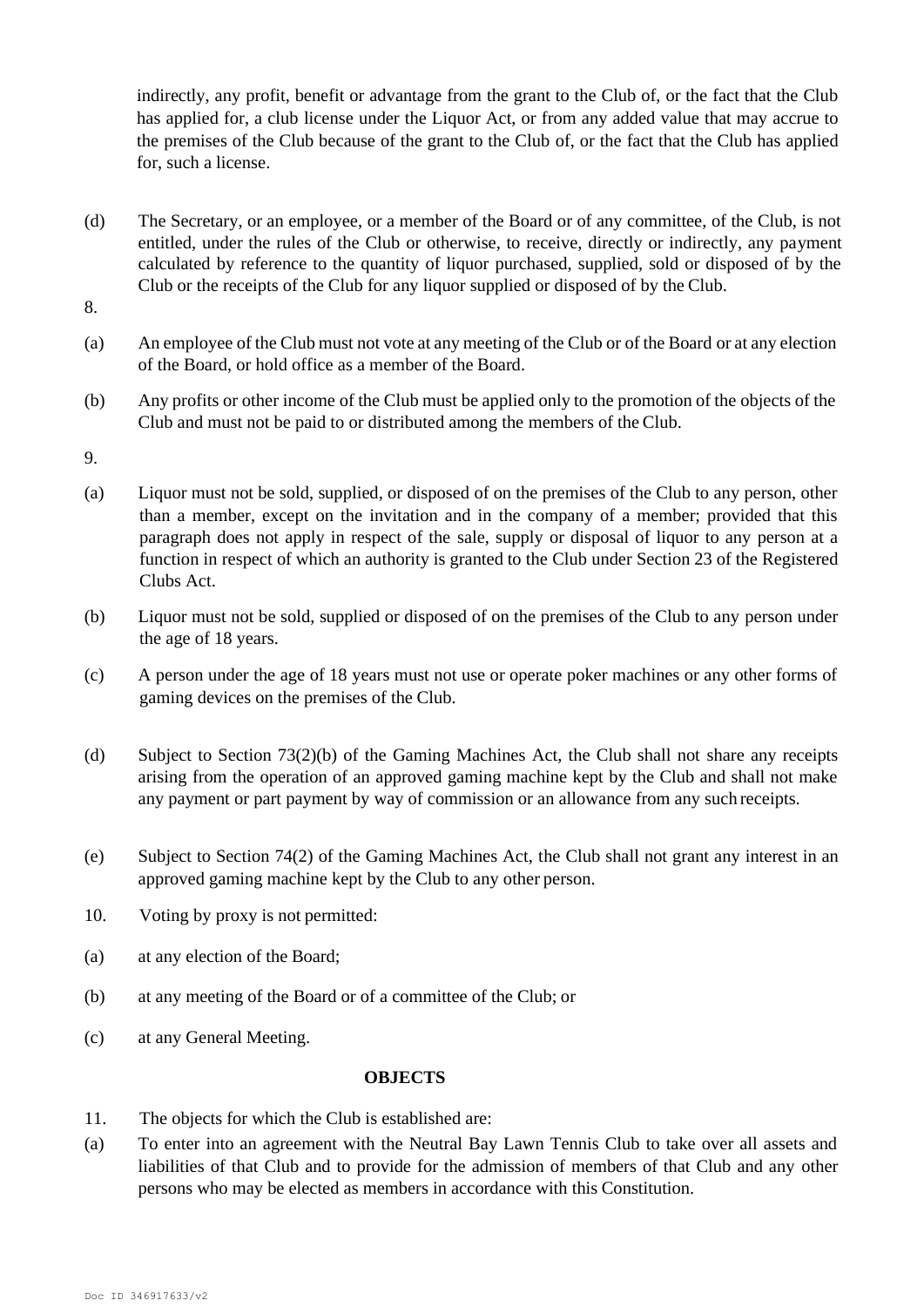- (b) To purchase, take on lease or in exchange or otherwise acquire any lands, buildings, rights, privileges or easements or property real or personal which may be requisite for the purposes of or conveniently used in connection with any of the objects of the Club and to sell, demise, mortgage, give in exchange or otherwise dispose of the same or any part or parts thereofrespectively.
- (c) To promote and encourage sport and games, especially tennis and bowls, but also other games, amusements and entertainments to better ensure healthy recreation and social intercourse and good fellowship in such manner and to such an extent as the Club may deem expedient.
- (d) To construct and maintain tennis courts, bowling greens, lawns and grounds and to construct, alter, enlarge, remodel, renovate, furnish and maintain clubhouse premises, pavilions and other buildings, including caretakers and other employee's quarters, and otherwise provide accommodation and conveniences for the carrying on and conduct of the Club as the Club may from time to time determine.
- (e) To lease the grounds of the clubhouses and premises or any part thereof or any rights or privileges in connection therewith to any person or persons, company or companies, or body or bodies of persons upon such terms and conditions generally as the Club may determine.
- (f) To promote, conduct and carry out any sports, tournaments or amusements or to co-operate with any club or clubs, person or body or bodies of persons in establishing conducting and carrying out the same and to offer, give or support dinners, balls, concerts or other entertainments social or otherwise.
- (g) To carry on the business of caterers for the purpose of supplying refreshments liquid or solid to persons using or to visitors to the clubhouse and premises.
- (h) To sell the property and undertaking of the Club or any part thereof to any company or companies, person or body or bodies of persons for such consideration as the Club may think fit and in particular for cash and fully paid-up shares or partly paid-up shares or partly paid-up or contributing shares, debentures or other securities of any other club having objects altogether or in part similar or dissimilar to those of the Club.
- (i) To borrow or raise and secure the payment of money in such manner as the Club thinks fit and in particular by the issue of debentures or debenture stock perpetual or otherwise, charged upon all or any of the Club's property both present and future or by bank overdraft, mortgage, bill of sale or otherwise and to purchase, redeem or pay off any such securities.
- (j) To accumulate a reserve fund out of the income or otherwise for the purposes of the Club and to appropriate the same or any part thereof or any of the Club's assets to specific purposes.
- (k) To invest or deal with the money of the Club not immediately required in such manner as may from time to time be determined.
- (1) To make, accept, endorse, execute and issue cheques, promissory notes, bills of exchange, debentures or other negotiable or transferable securities.
- (m) To enter into partnership or into any arrangement for union of interests, co-operation, reciprocal concession or otherwise with any company, association or club whether incorporated or not carrying on or engaged in any business or transaction capable of being conducted so as directly or indirectly to benefit the Club and to lend money to guarantee the contracts of or otherwise assist any such company, association or club and to sell, re-issue with or without guarantee or otherwise dispose of the same.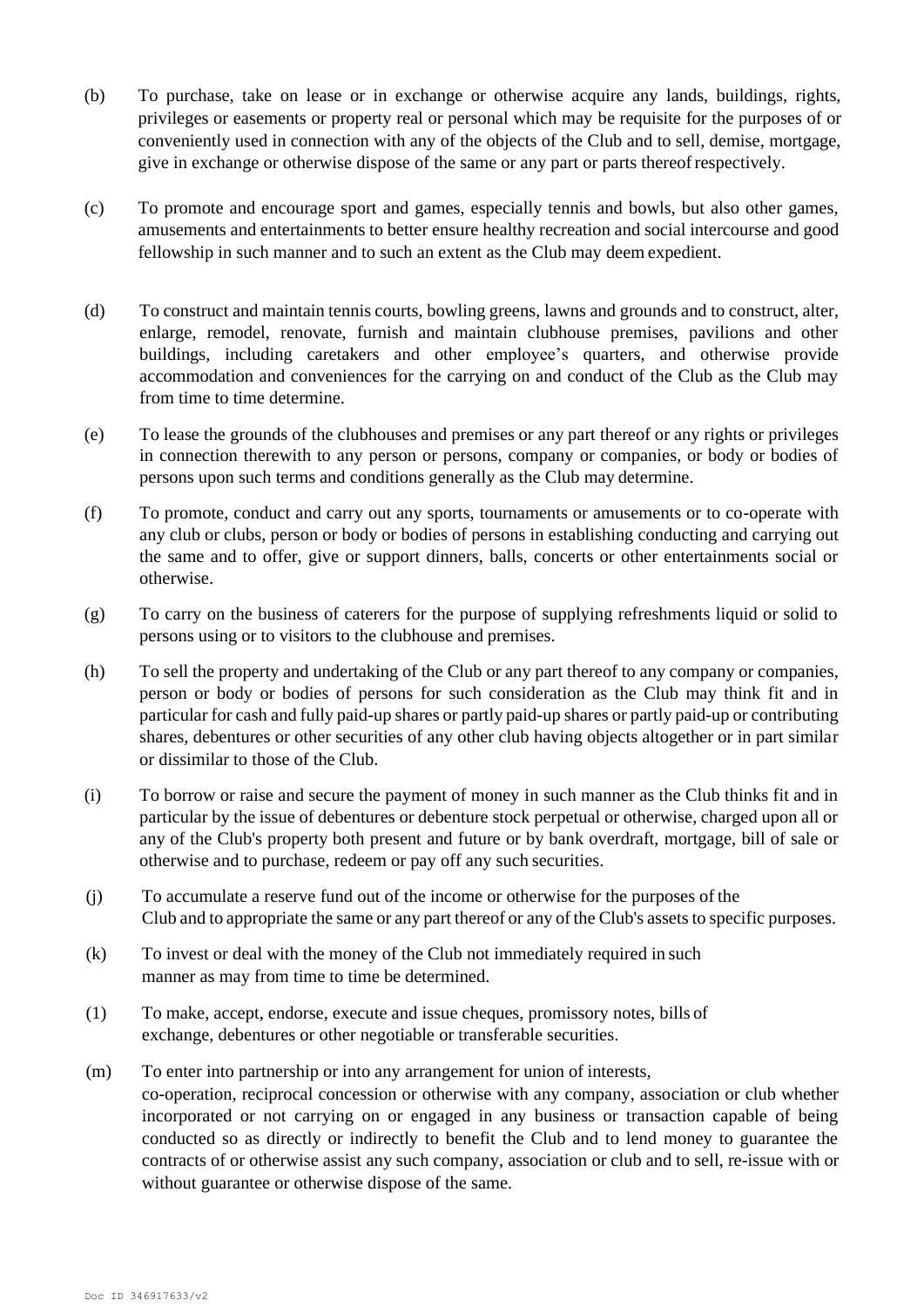- (n) To amalgamate with any other company, association or club having objects altogether or in part similar to the Club.
- (o) To apply for and obtain any Act or sanction of Parliament for enabling the Club to carry any of its objects into effect or for effecting any modification or alteration in the Club'sConstitution.
- (p) To establish as far as may be lawful a fund to be invested in trustees to enable debentures held by deceased or retiring or expelled members to be redeemed likewise in connection with debentures held by members above their average quota to better ensure the equal distribution of the debentures amongst the members of the Club.
- (q) To do all such other acts, deeds, matters and things as are incidental or conducive to the attainment of the above objects or any of them. And it is hereby declared that in the interpretation of this Rule the meaning and effect of any object is not restricted by any other object and that each object is to be construed and have effect as an independent power and that this Rule is to be construed so as to widen and not restrict the powers of the Club.
- 12. The income and property of the Club, howsoever derived, must be applied solely towards the promotion of the objects of the Club as set forth in this Constitution and no portion thereof is to be paid or transferred directly or indirectly by way of dividend, bonus or otherwise by way of profit to or among the members of the Club. Provided that nothing herein prevents the payment in good faith of interest to any such member in respect of money advanced by that member to the Club or otherwise owing by the Club to the member, or of remuneration of any officer or employee of the Club or to any member of the Club or other person in return for services actually rendered to the Club. Provided further that no member of the Board or of any committee is to be appointed to any salaried office of the Club or any office of the Club paid by fees while still a member of the Board or of that committee. Provided further that no remuneration is to be given by the Club to any member of the Board or of any committee; except that nothing herein is to be construed as preventing the payment of an honorarium in respect of special honorary services rendered, repayment of out-of-pocket expenses, payment of interest on money lent, payment for sale or hire of goods or payment of rent for premises demised to the Club.

#### **WINDING UP**

- 13. The liability of the members of the Club is limited.
- 14. Each member of the Club undertakes to contribute to the assets of the Club in the event of the same being wound up during the time that he or she is a member, or within one year thereafter for payment of the debts and liabilities of the Club contracted before the time at which he or she ceases to be a member and of the costs, charges and expenses of winding up the Club, and for the adjustment of the rights of the contributories among themselves, such amount as may be required, not exceeding \$4.
- 15. If upon the winding up or dissolution of the Club there remains after the satisfaction of all its debts and liabilities any property whatsoever the same must not be paid to or distributed among the members of the Club but must be given up or transferred to some other institution or institutions that is or are carried on predominantly for the encouragement of a game or sport and which has or have objects similar to the objects of the Club and which prohibit the distribution of its or their income and property among its or their members to an extent at least as great as is imposed on the Club under or by virtue of this Constitution hereof; such institution or institutions to be determined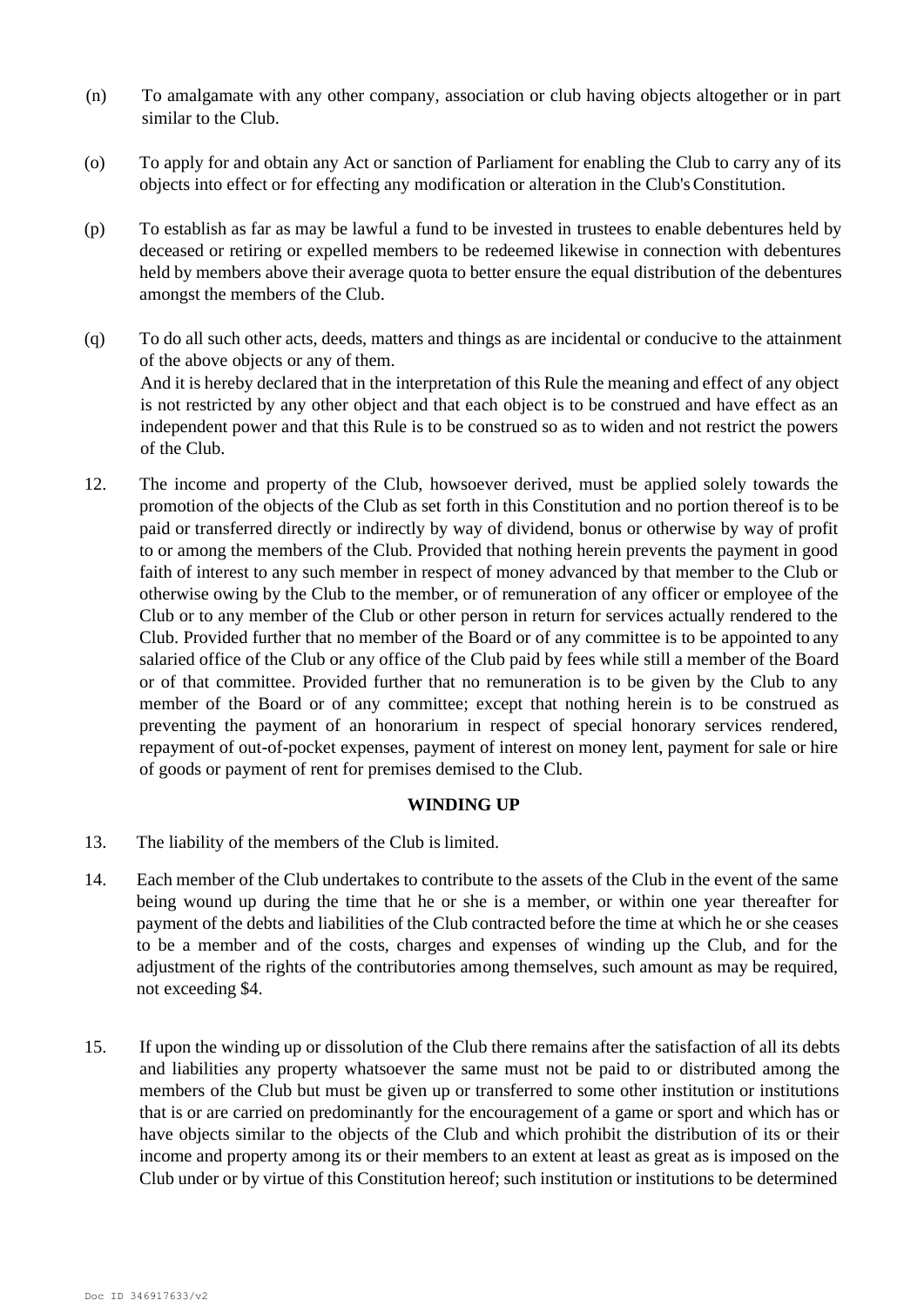by the members of the Club at or before the time of dissolution or in default thereof by such Judge of the Supreme Court of New South Wales as may have or acquire jurisdiction in the matter, and if and so far as effect cannot be given to the aforesaid provision, then to some charitable object.

#### **MEMBERSHIP**

- 16. The number of Full Members of the Club must not exceed the maximum number permissible under the Registered Clubs Act.
- 17. A majority of Full Members of the Club must at all times have the right to vote at the election of the Board.
- 18. A person must not be admitted to membership of the Club except as an Ordinary Member, Life Member, Honorary Member, Temporary Member, Limited House Member or Provisional Member.
- 19. All classes of membership are open to both sexes.
- 20. A person who is under the age of 18 years must not be admitted to any class of Ordinary membership other than Junior Tennis membership, or Junior Bowling membership.
- 21. Unless and until otherwise determined by the Board, the classes of Ordinary membership are:
	-
	- (a) Full Tennis Member Morning Tennis Member
	- (c) Junior Tennis Member
	- (d) Student Tennis Member
	- (e) Young Adult Tennis Member
	- (f) Senior Tennis Member
	- (g) Social Tennis Member
	- (h) Country Tennis Member
	- (i) Full Bowling Member
	- (j) Junior Bowling Member<br>(k) Student Bowling Membe
	- **Student Bowling Member**
	- (l) Young Adult Bowling Member
	- (m) Social Bowling Member
	- (n) Country Bowling Member
	- (o) House Member
	- (p) Associate Bowling Member
	- (q) Competition Tennis Member
- 22. The persons who at the date of the Special Resolution adopting this Constitution are entered in the Register of Members of the Club and such other persons as the Board admits to membership in accordance with this Constitution are the members of the Club. On and from that date, the persons entered in the Register of Members in the class of membership appearing in the left hand column below headed "Present Class" will be transferred to the corresponding class of membership appearing in the right hand column below headed "New Class":

| <b>Present Class</b>       | <b>New Class</b>                        |
|----------------------------|-----------------------------------------|
| Life Members               | Life Members                            |
| <b>Full Tennis Members</b> | <b>Full Tennis Members</b>              |
| Mid Week Tennis Members    | Morning Tennis Members or Social Tennis |
|                            | <b>Members</b>                          |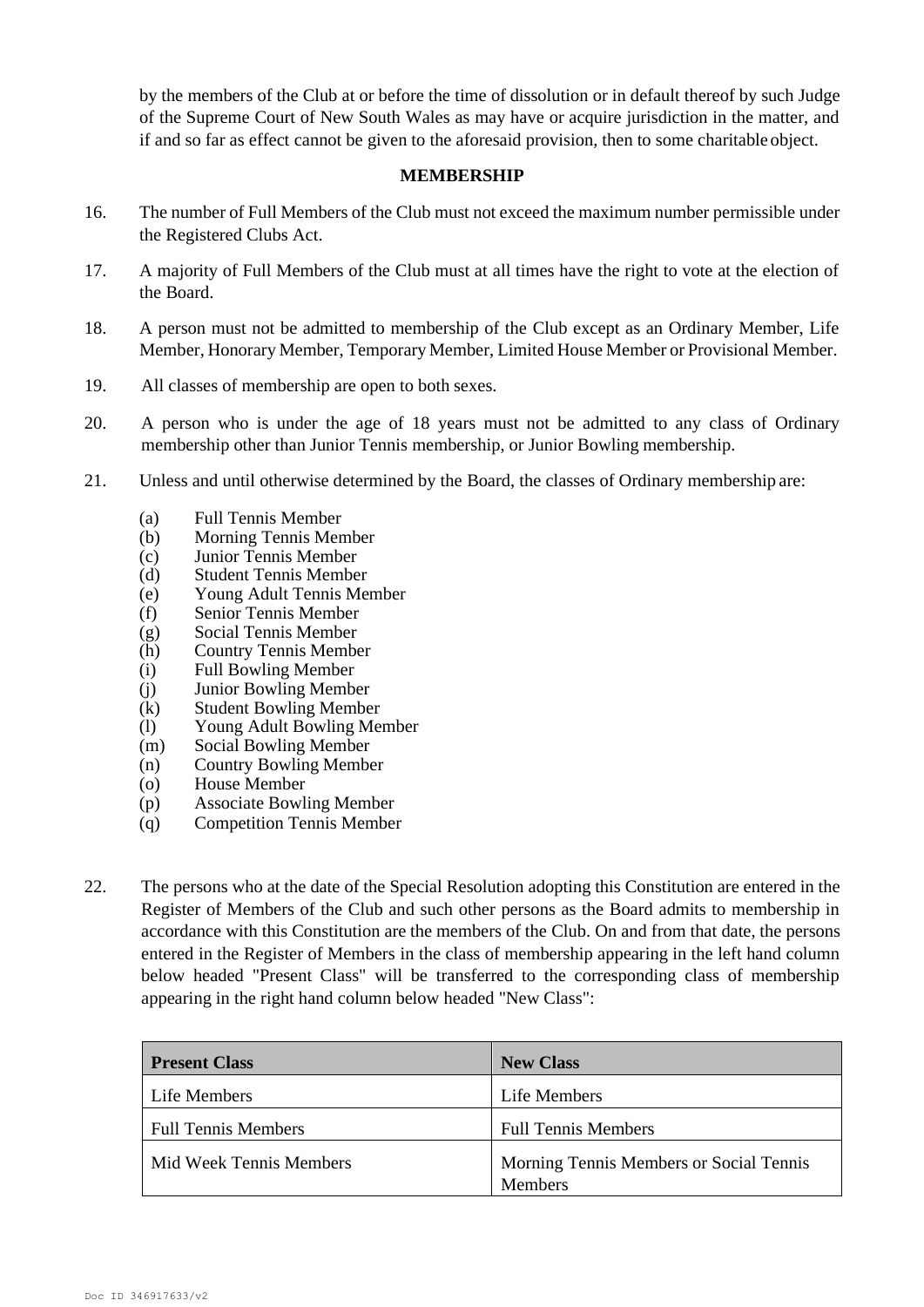| <b>Sunday Tennis Members</b>     | Morning Tennis Members or Social Tennis<br><b>Members</b>   |
|----------------------------------|-------------------------------------------------------------|
| Junior/ Student Tennis Members   | Junior Tennis Members or Student Tennis<br>Members          |
| <b>Bowling Members</b>           | <b>Full Bowling Members</b>                                 |
| <b>Associate Bowling Members</b> | <b>Associate Bowling Members</b>                            |
| Junior/ Student Bowling Members  | Junior Bowling Members or Student Bowling<br>Members        |
| <b>Country Members</b>           | <b>Country Tennis Members or Country Bowling</b><br>Members |
| <b>House Members</b>             | <b>House Members</b>                                        |
| <b>Special Members</b>           | <b>Special Members</b>                                      |
| <b>Restricted Members</b>        | <b>Restricted Members</b>                                   |
|                                  | <b>Senior Tennis Members</b>                                |
|                                  | Young Adult Tennis Members                                  |
|                                  | Young Adult Bowling Members                                 |
|                                  | <b>Limited House Members</b>                                |
|                                  | <b>Social Tennis Members</b>                                |
|                                  | <b>Competition Tennis Member</b>                            |
|                                  |                                                             |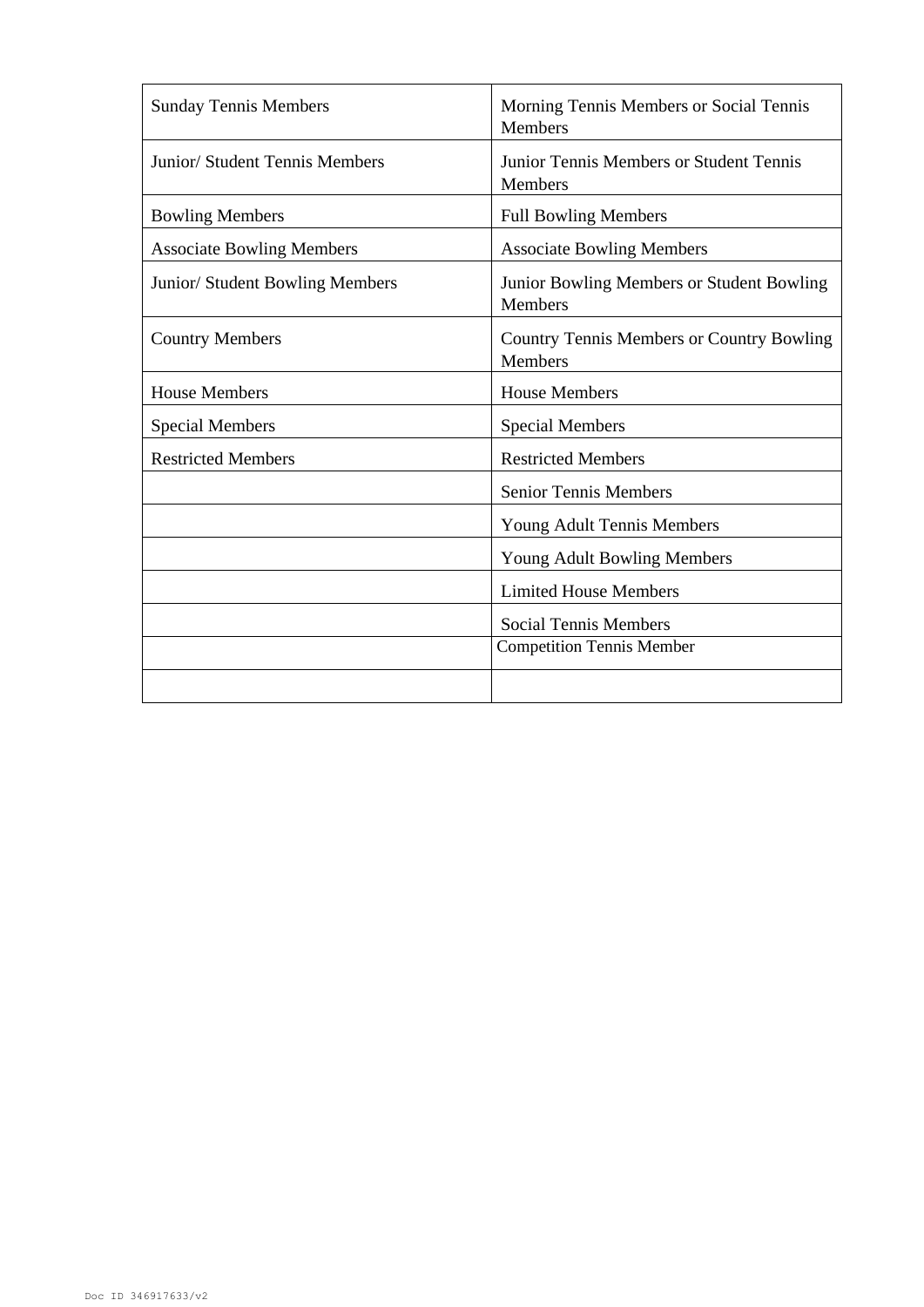### **ORDINARY MEMBERSHIP**

23. The requirements for eligibility of persons for election or transfer to the following classes of Ordinary membership are:

# **(a) Full Tennis Members**

- (i) A Full Tennis Member is any person who has attained the age of 18 years and has been duly elected or transferred to Full Tennis membership.
- (ii) A Full Tennis Member is entitled to play tennis and to all the social privileges and amenities of the Club.
- (iii) If a Full Tennis Member pays the affiliation fee applicable to Bowling membership, then that person will also be counted as a Bowling Member for the purposes of this Constitution.

# **(b) Competition Tennis Member**

- (i) A competition Tennis Member is any person that has attained the age of 18 years who has duly elected or transferred to Competition Tennis Membership.
- (ii) A Competition Tennis Member is entitled to the same privileges as a Full Tennis Member but these privileges are only available to the Competition Tennis Membership during the Sydney Badge Tennis Competition as specified by Sydney Badge Tennis.
- (iii)If a Competition Tennis Member wants to also be a member of the Bowling membership, then the Competition Tennis Member must transfer to a Full Tennis Membership before being counted as a Bowling Member for the purposes of this constitution.

# **(c) Morning Tennis Members**

- (i) A Morning Tennis Member is any person who has attained the age of 18 years and has been duly elected or transferred to Morning Tennis membership.
- (ii) A Morning Tennis Member is entitled to play tennis on any day except Saturday but only before 12pm.
- (iii) A Morning Tennis Member is entitled to the House Members' discount on Court hire and is entitled to all the social privileges and amenities of House Members.

# **(d) Junior Tennis Members**

- (i) A Junior Tennis Member is any person who has not attained the age of 18 years and who has been duly elected to Junior Tennis membership.
- (ii) A Junior Tennis Member will not have any voting rights and will not be eligible to be nominated for, elected to or hold office on the Board.
- (iii) Subject to any restrictions imposed due to any applicable Act (including but not limited to the Registered Clubs Act, Liquor Act and Gaming Machines Act), a Junior Tennis Member will have the same playing rights and access to the tennis facilities as a Full Tennis Member.
- (iv) A Junior Tennis Member will be eligible to nominate one parent or guardian to be considered for election as a House Member and the Board will determine the parent's or guardian's application for House membership in accordance with this Constitution. A successful parent or guardian applicant for House membership pursuant to this clause will not pay an additional fee for the House membership.

# **(e) Student Tennis Members**

Doc ID 346917633/v2 (i) A Student Tennis Member is any person who has attained the age of 18 years and is less than 21 years of age or anyone who has attained the age of 18 years and is a full-time student at a recognized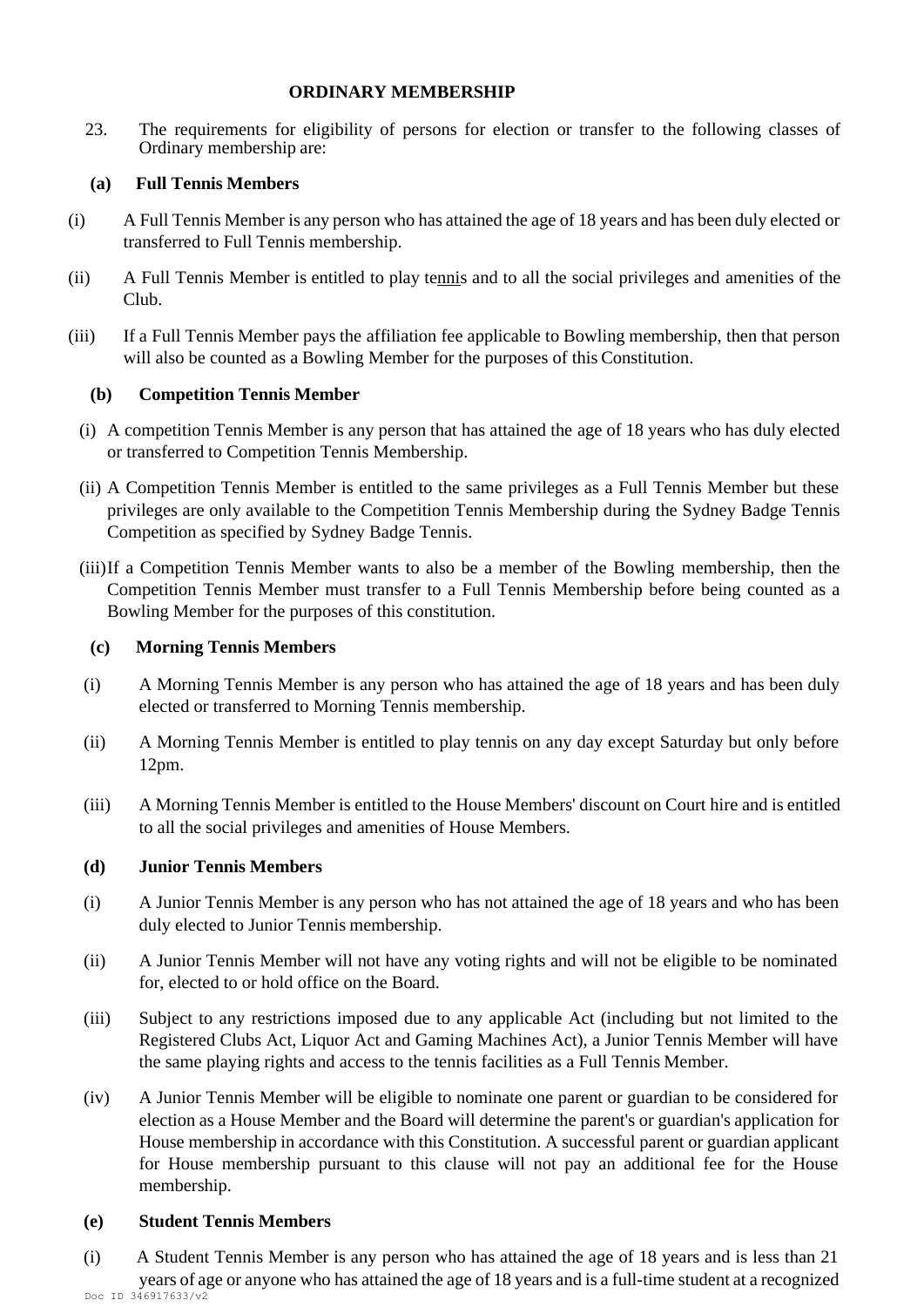tertiary or other educational institution, and has been duly elected to Student Tennis membership.

- (ii) The Board may from time to time determine the educational and tertiary institutions which it will recognize for the purposes of sub-paragraph (i).
- (iii) A Student Tennis Member will have all the rights, entitlements and privileges of a Full Tennis Member.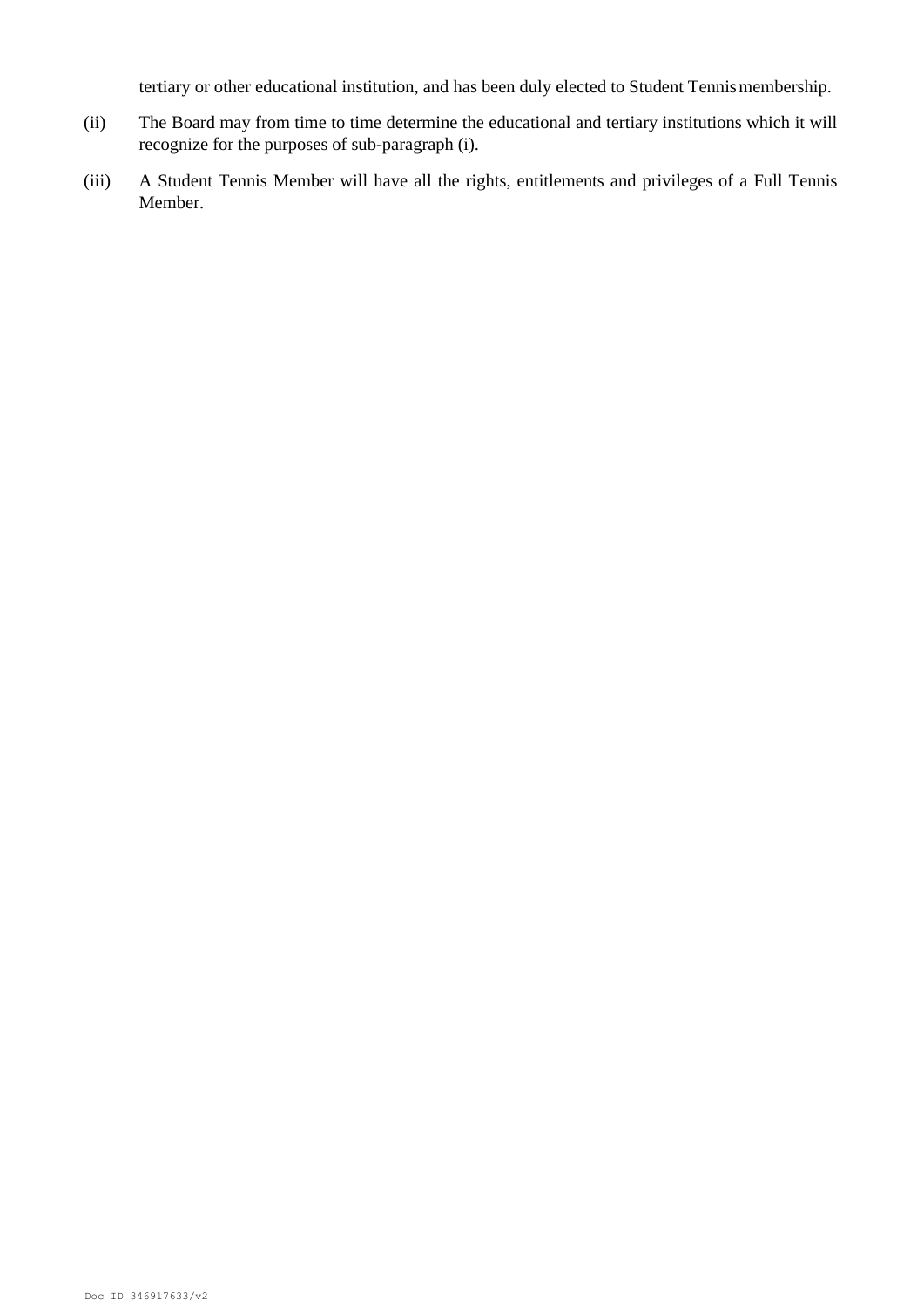### **(f) Young Adult Tennis Members**

- (i) A Young Adult Tennis Member is any person between the ages of 21 and 25 years and who is not a full-time student in an educational institution, and has been duly elected into the Young Adult Tennis Membership.
- (ii) A Young Adult Tennis Member will have all the rights, entitlements and privileges of a Full Tennis Member.

### **(g) Senior Tennis Members**

- (i) A Senior Tennis Member is any person over the age of 65 years, and who has been duly elected into Senior Tennis membership.
- (ii) A Senior Tennis Member will have all the rights, entitlements and privileges of a Full Tennis Member.

### **(h) Country Tennis Members**

- (i) A Country Tennis Member is any person who has attained the age of 18 years and whose permanent residency is outside an 80km radius of the Club and who has been duly elected to Country Tennis Membership.
- (ii) A Country Tennis Member will have all the rights, entitlements and privileges of a Full Tennis Member.
- (iii) A Country Tennis Member must apply in writing to the Board to transfer to another class of Ordinary membership within 3 months of consecutive residence within the 80 kilometers radius, otherwise his or her membership of the Club will terminate at the end of those 3 months.

### **(i) Social Tennis Members**

- (j) A Social Tennis Member is any person who has attained the age of 18 years and who has been duly elected into the Social Tennis Membership.
- (ii) A Social Tennis Member may not play on Saturday afternoons (unless they are playing in the Club Championships) and will not be entitled to play in the Sydney Badge competitions or NSTA competitions.
- (iii) A Social Tennis Member may play in the Club's annual Club Championships.
- (iv) Except as set out above, a Social Tennis Member may otherwise enjoy the rights, entitlements and privileges of a Full Tennis Member.

#### **(i) Full Bowling Members**

- (i) A Full Bowling Member is any person who has attained the age of 18 years and has been duly elected or transferred to Full Bowling membership.
- (ii) A Full Bowling Member is entitled to play bowls and to all the social privileges and amenities of the Club.
- (iii) A female Full Bowling Member will be a member of the Neutral Bay Women's BowlingClub.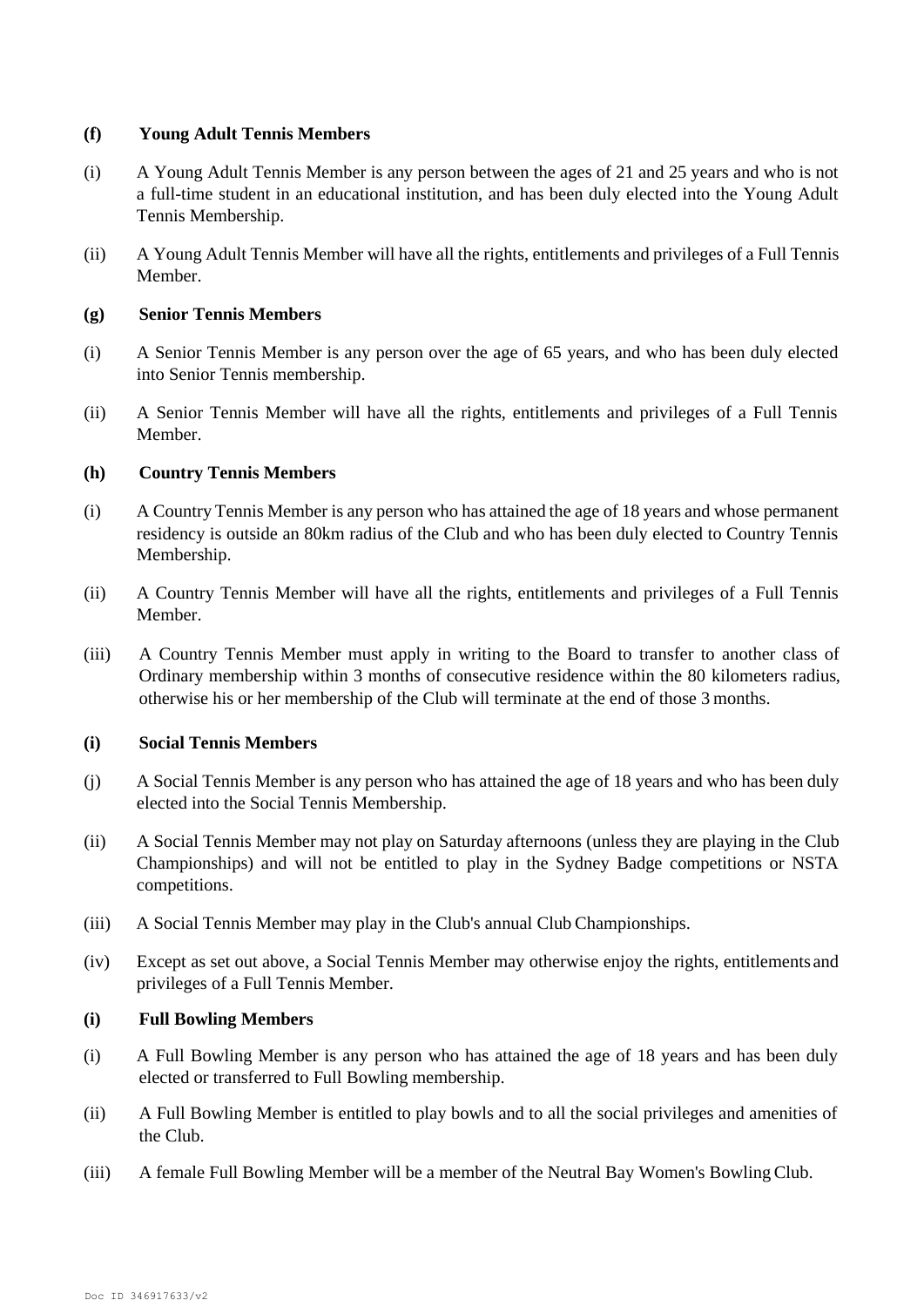### **(j) Junior Bowling Members**

- (i) A Junior Bowling Member is any person who has not attained the age of 18 years and has been duly elected or transferred to Junior Bowling membership.
- (ii) A Junior Bowling Member will not have any voting rights and will not be eligible to be nominated for, elected to or hold office on the Board.
- (iii) Subject to any restrictions imposed due to any applicable Act (including but not limited to the Registered Clubs Act, Liquor Act and Gaming Machines Act), a Junior Bowling Member will have the same playing rights and access to the bowling facilities as a Full Bowling Member.
- (iv) A Junior Bowling Member will be eligible to nominate one parent or guardian to be considered for election as a House Member and the Board will determine the parent's or guardian's application for House membership in accordance with this Constitution. A successful parent or guardian applicant for House membership pursuant to this clause will not pay an additional fee for the House membership.

### **(k) Student Bowling Members**

- (i) A Student Bowling Member is any person who has attained the age of 18 years and is less than 21 years of age or anyone who has attained the age of 18 years and is a full-time student at a recognized tertiary or other educational institution, and has been duly elected to Student Bowling membership.
- (ii) The Board may from time to time determine the educational and tertiary institutions which it will recognize for the purposes of sub-paragraph (i).
- (iii) A Student Bowling Member will have all the rights, entitlements and privileges of a Full Bowling Member.

# **(l) Young Adult Bowling Members**

- (i) A Young Adult Bowling Member is any person between the ages of 21 and 25 years and who is not a full-time student in an educational institution, and has been duly elected into the Young Adult Bowling Membership.
- (ii) A Young Adult Bowling Member will have all the rights, entitlements and privileges of a Full Bowling Member.

# **(l) Country Bowling Members**

- (i) A Country Bowling Member is any person who has attained the age of 18 years and whose permanent residency is outside an 80km radius of the Club and who has been duly elected to Country Bowling Membership.
- (ii) A Country Bowling Member will have all the rights, entitlements and privileges of a Full Bowling Member.
- (iii) A Country Bowling Member must apply in writing to the Board to transfer to another class of Ordinary membership within 3 months of consecutive residence within the 80-kilometer radius, otherwise his or her membership of the Club will terminate at the end of those 3months.

### **(m) Social Bowling Members**

(i) A Social Bowling Member is any person who has attained the age of 18 years and who has been duly elected into the Social Bowling Membership.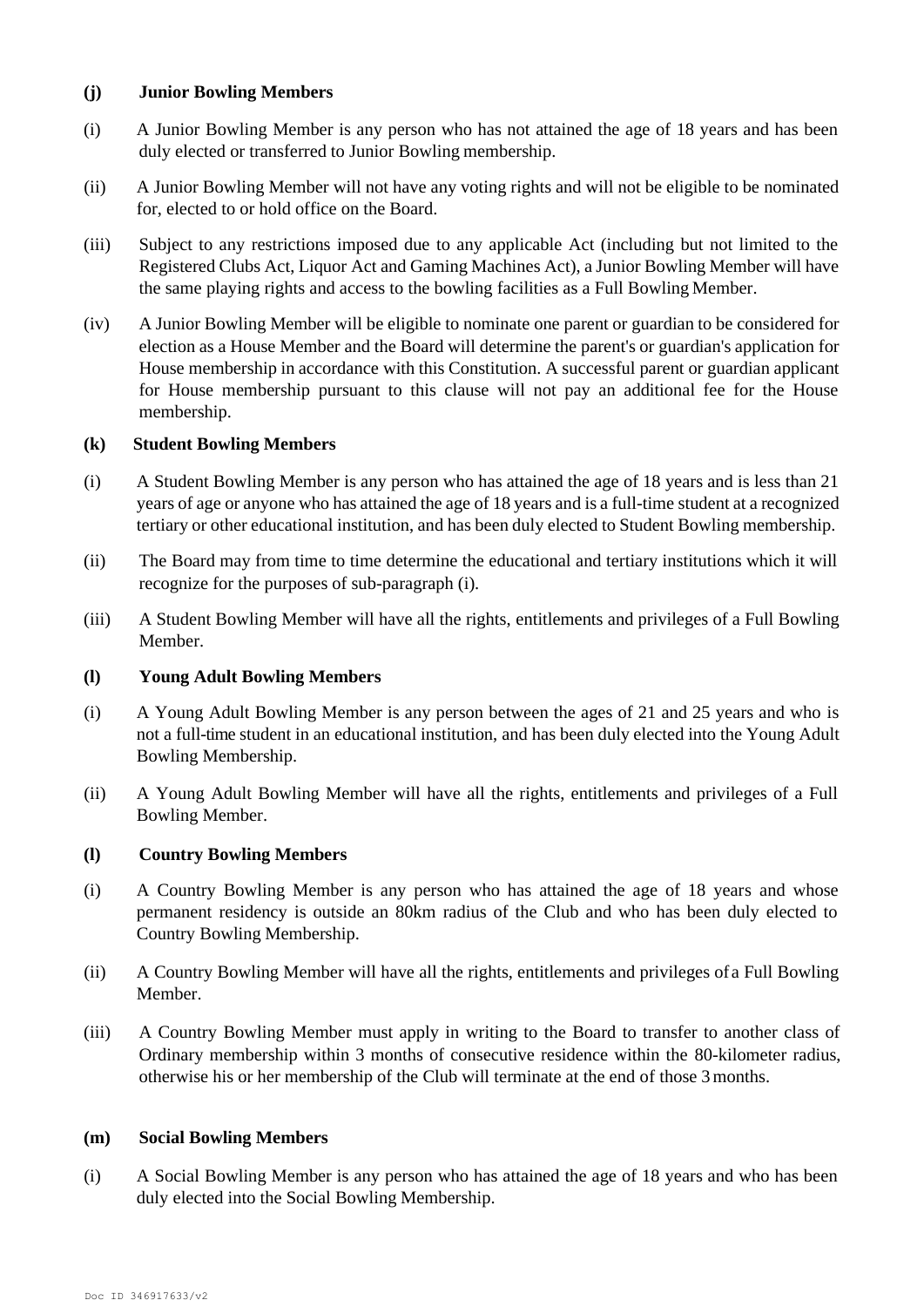- (ii) A Social Bowling Member may not play in any Pennant competitions, Pennant Practice matches or Club Championships except for Mixed Club championships (which a Social Bowling Member can play in).
- (iii) A Social Bowling Member may play in any Club social carnivals or social games.
- (iv) A Social Bowling Member is entitled to House Membership benefits and privileges.

#### **(n) Associate Bowling Members**

- (i) An Associate Bowling Member is any person who has attained the age of 18 years and who has been duly elected into the Associate Bowling Membership.
- (ii) An Associate Bowling Member must be a current registered member of another bowling club affiliated with or registered with (as the case may be) the Royal New South Wales Bowling Association or New South Wales Women's Bowling Association.
- (iii) An Associate Bowling Member may not play in any Pennant competitions, Pennant Practice matches or the Club Championships for the Club, unless specifically approved by and subject to any terms imposed by the Board.
- (iv) An Associate Bowling Member may not play on Saturdays, unless specifically approved by and subject to any terms imposed by the Board.
- (v) An Associate Bowling Member will not have any voting rights and will not be eligible to be nominated for, elected to or hold office on the Board.
- (vi) Except as set out above, an Associate Bowling Member is entitled to House Membership benefits and privileges.

#### **(o) House Members**

- (i) A House Member is any person who has attained the age of 18 years and has been duly elected or transferred to House membership.
- (ii) A House Member is not entitled to play bowls or tennis but is entitled to all the social privileges and amenities of the Club.
- (iii) A House Member will not have any voting rights and will not be eligible to be nominated for, elected to or hold office on the Board until that person has at least 3 years continuous Ordinary membership of the Club.

#### **(p) Special Members**

- (i) A Special Member is any person who has attained the age of 18 years, is deserving of special recognition as defined by the Board and has been duly elected or transferred to Special membership.
- (ii) A Special Member is entitled to all the social privileges and amenities of the Club.

### **(q) Restricted Members**

- (i) A Restricted Member is any person who has attained the age of 18 years and has been duly elected or transferred to Restricted membership.
- (ii) A Restricted Member is entitled only to the limited privileges and amenities of the Club as prescribed by the Board from time to time.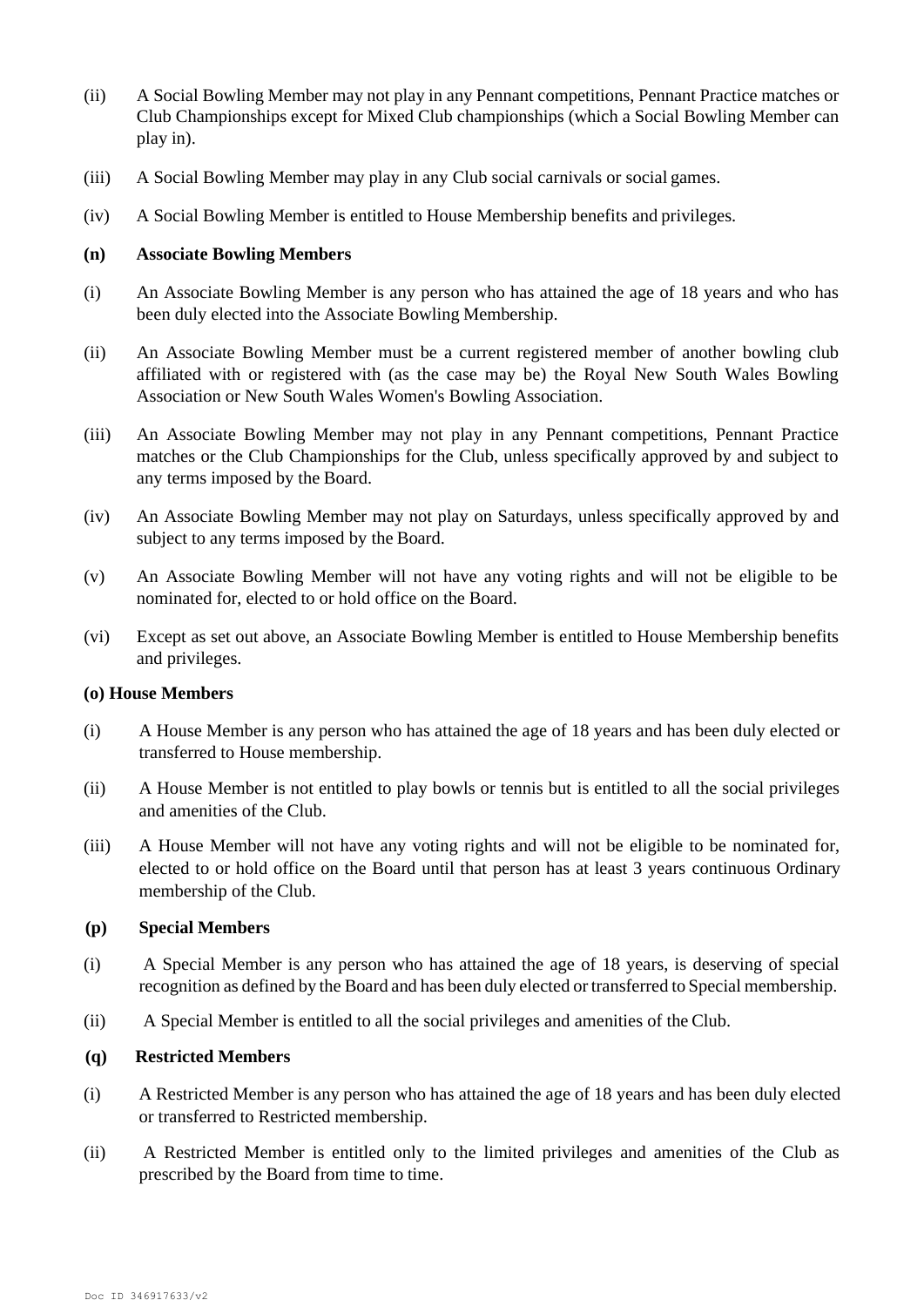#### **LIMITED HOUSE MEMBERSHIP**

- (i) A Limited House Member is any person who has attained the age of 18 years and has been duly elected into the Limited House Membership.
- (ii) A Limited House Member will enjoy the same benefits and privileges as a House Member except that a Limited House Member will not have any voting rights and will not be eligible to be nominated for, elected to or hold office on the Board at any time.

# **LIFE MEMBERSHIP**

#### 24.24.

- (a) A Life Member means any member who on account of meritorious service to the Club is elected as a Life Member of the Club.
- (b) A Life Member will be elected as such in the following manner:
	- (i) Any member may by letter to the Secretary nominate a member who in the opinion of the member nominating is entitled to be considered for Life membership.
	- (ii) If the Board considers that such member is eligible for election as a Life Member, the Board will recommend the election of the member as a Life Member at the next General Meeting. The notice convening the General Meeting will include a notice of the Board's recommendation of that member for election as a Life Member.
	- (iii) The resolution for the election of the member as a Life Member requires a three-quarters majority affirmative vote of the members present and voting at the General Meeting.
- (c) A Life Member will not be obliged to pay any entrance fee or subscriptions.

# **RIGHTS OF MEMBERS**

- 25. A Life Member has all the entitlements, rights and privileges of a Full Tennis Member or Full Bowling Member.
- 26. Only financial members in the classes of Full Tennis membership, Morning Tennis membership, Student Tennis membership, Young Adult Tennis Membership, Senior Tennis Membership, Country Tennis Membership, Social Tennis Membership, Full Bowling membership, Student Bowling Membership, Young Adult Bowling Membership, Country Bowling Membership, Social Bowling Membership, House membership and Special membership will be entitled (subject to any further restrictions in this Constitution) to attend and to vote at any General Meeting.
- 27. Each member who is entitled to vote has one vote, but cannot vote by proxy.
- 28.
- (a) The rights of members to use the facilities and amenities of the Club are as the Board may determine from time to time by By-law or otherwise.
- (b) Without limiting the general powers of the Board referred to in paragraph (a), all members hereby acknowledge and accept that the Board has the power from time to time to organize and enforce the exclusion from the Club's premises of any member or other person (either with or without that member's or person's agreement) in accordance with:
	- (i) the Club's responsible service of alcohol policy (as adopted and amended by the Board from time to time); or
	- (ii) the Club's responsible service of gaming policy (as adopted and amended by theBoard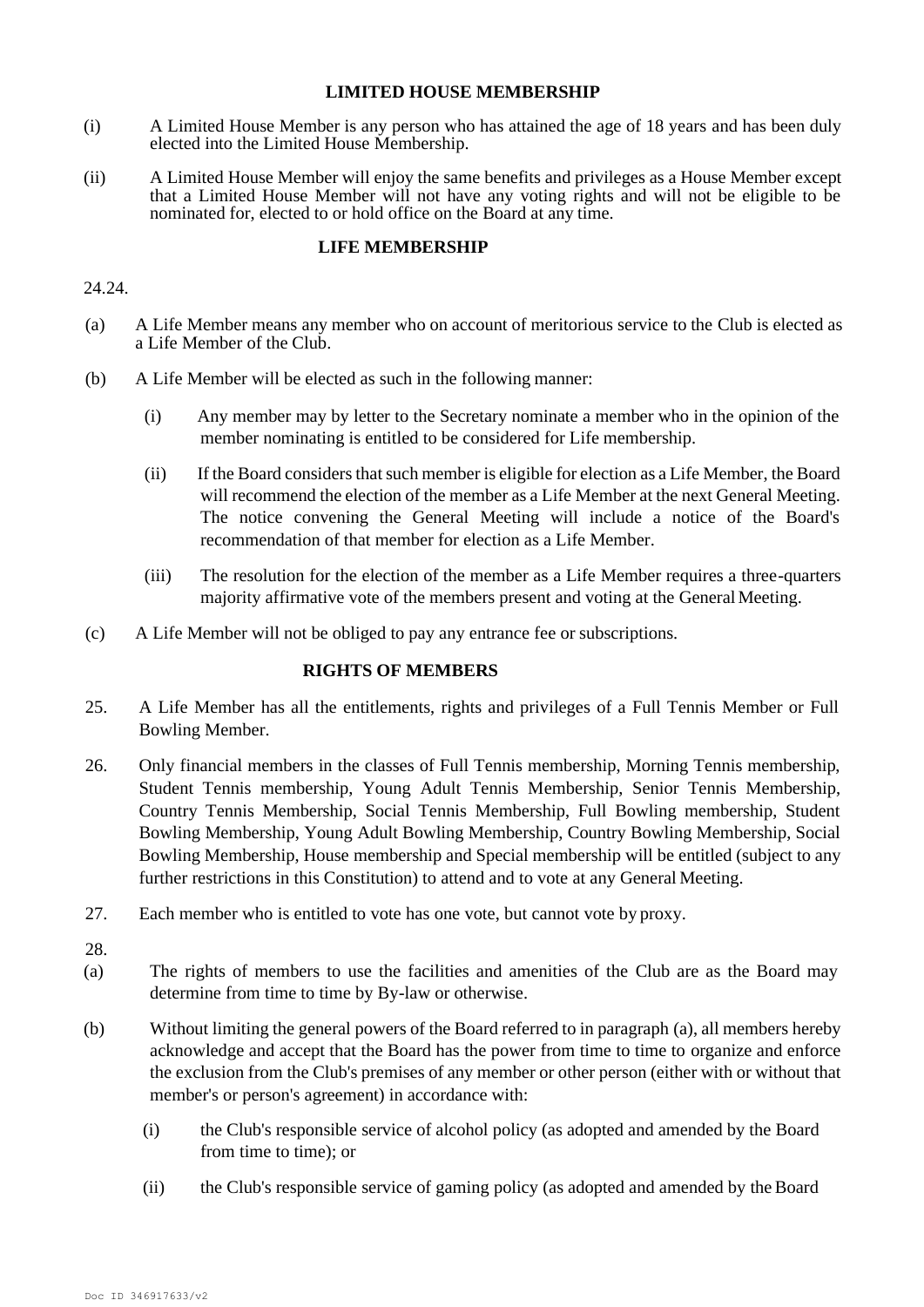from time to time).

### **HONORARY MEMBERSHIP**

- 29. The following persons may be admitted as Honorary Members of the Club in accordance with procedures established by the Board from time to time:
- (a) the Patron or Patrons for the time being of the Club;
- (b) any prominent citizen or local dignitary.

30.

- (a) Honorary Members may be relieved by the Board of any obligation or liability with respect to the payment of entrance fees and subscriptions.
- (b) Honorary Members are entitled only to those facilities and amenities of the Club as determined by the Board from time to time, but are not entitled to vote at any General Meeting, to be nominated for or elected to the Board or any office of the Club or participate in the management, business and affairs of the Club in any way.
- (c) The Board has power to cancel the membership of any Honorary Member without notice and without being required to give reason.
- (d) When Honorary membership is conferred on any person, the following particulars must be entered in the Club's Register of Honorary Members:
- (i) the name in full, or the surname and initials, of the Honorary Member;
- (ii) the residential address of the Honorary Member;
- (iii) the date on which Honorary membership is conferred;
- (iv) the date on which Honorary membership is to cease.

#### **TEMPORARY MEMBERSHIP**

- 31. The following persons may be admitted as Temporary Members of the Club in accordance with procedures established by the Board from time to time:
- (a) a person whose ordinary place of residence in New South Wales is at least 5 kilometers from the Club's premises or such greater distance as may be determined from time to time by the Board by By-law pursuant to this Constitution;
- (b) a full member (as defined in the Registered Clubs Act) of any other club which is registered under the Registered Clubs Act and which has objects similar to those of the Club;
- (c) a full member (as defined in the Registered Clubs Act) of any registered club or any interstate club (as defined in the Registered Clubs Act) who, at the invitation of the Board or of a Full Member of the Club, attends on any day at the premises of the Club for the purpose of participating in an organized sport or competition to be conducted by the Club on that day, from the time on that day when the person so attends the premises of the Club until the end of that day;
- (d) an interstate or overseas visitor.
- 32. (a) Temporary Members are not required to pay an entrance fee or subscription, but may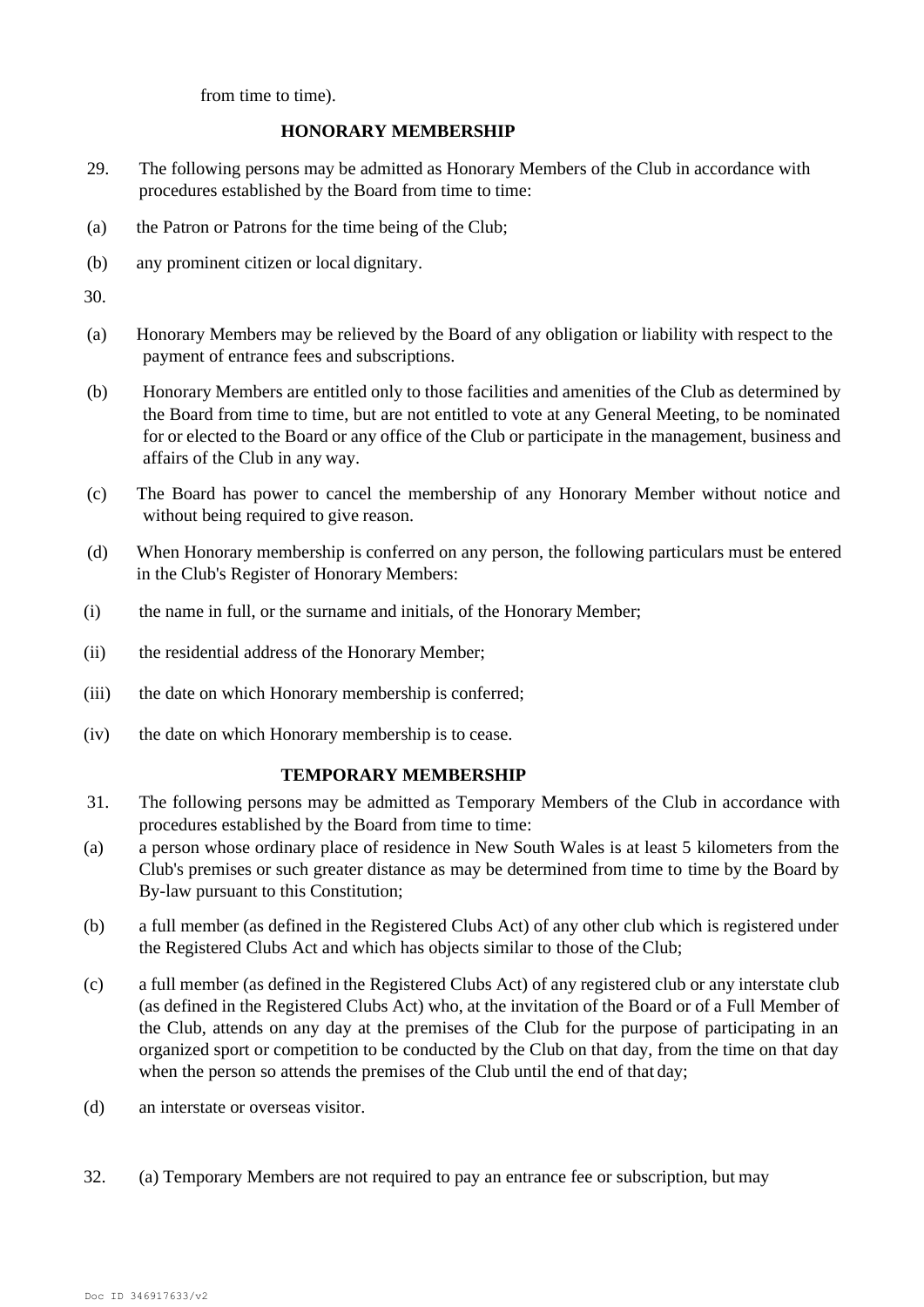be required to pay a Temporary membership fee as determined by the Board from time to time.

- (b) Temporary Members are entitled only to those facilities and amenities of the Club as determined by the Board from time to time, but are not entitled to attend or vote at any General Meeting, to be nominated for or elected to the Board or any office of the Club or participate in the management, business and affairs of the Club in any way.
- (b) The Secretary, or in the Secretary's absence the senior employee of the Club then on duty, may terminate the membership of any Temporary Member at any time without notice and without being required to give reason.
- (c) A person under the age of 18 years must not be admitted as a Temporary Member of the Club, other than pursuant to Rule 31(c).
- (d) When a Temporary Member (other than a Temporary Member admitted pursuant to Rule 31(c)) first enters the Club's premises on any day, the following particulars must be entered in the Club's Register of Temporary Members:
- (i) the name in full, or the surname and initials, of the Temporary Member;
- (ii) the residential address of the Temporary Member;
- (iii) the date on which Temporary membership is granted;
- (iv) the signature of the Temporary Member.

#### **PROVISIONAL MEMBERSHIP**

- 33. (a) Any person who has lodged with the Secretary a nomination form duly completed in accordance with this Constitution seeking membership of the Club and pays to the Club the entrance fee (if any) and subscription appropriate to the class of Ordinary membership referred to in the nomination form may be granted Provisional membership of the Club while awaiting the decision of the Board in relation to that person's application for membership of the Club.
- (b) Should a person who is admitted as a Provisional Member not be elected to membership of the Club within 6 weeks from the date of depositing the nomination form at the Office or should that person's application for membership be refused (whichever is the earlier), that person will cease to be a Provisional Member and the entrance fee (if any) and subscription submitted with the nomination form will be returned to that person.
- (c) If the Board approves the application for membership, that person will cease to be a Provisional Member and from the date of approval the person will be admitted to the class of Ordinary membership applied for.
- (d) Provisional Members are entitled only to those facilities and amenities of the Club as determined by the Board from time to time, but are not entitled to attend or vote at any General Meeting, to be nominated for or elected to the Board or any office of the Club or participate in the management, business and affairs of the Club in any way.

### **ELECTION OF MEMBERS**

34. A person must not be admitted as an Ordinary Member of the Club unless that person is elected to membership at a meeting of the Board by a majority of the Directors present and voting, the names of those Directors present and voting at that meeting being recorded by the Secretary.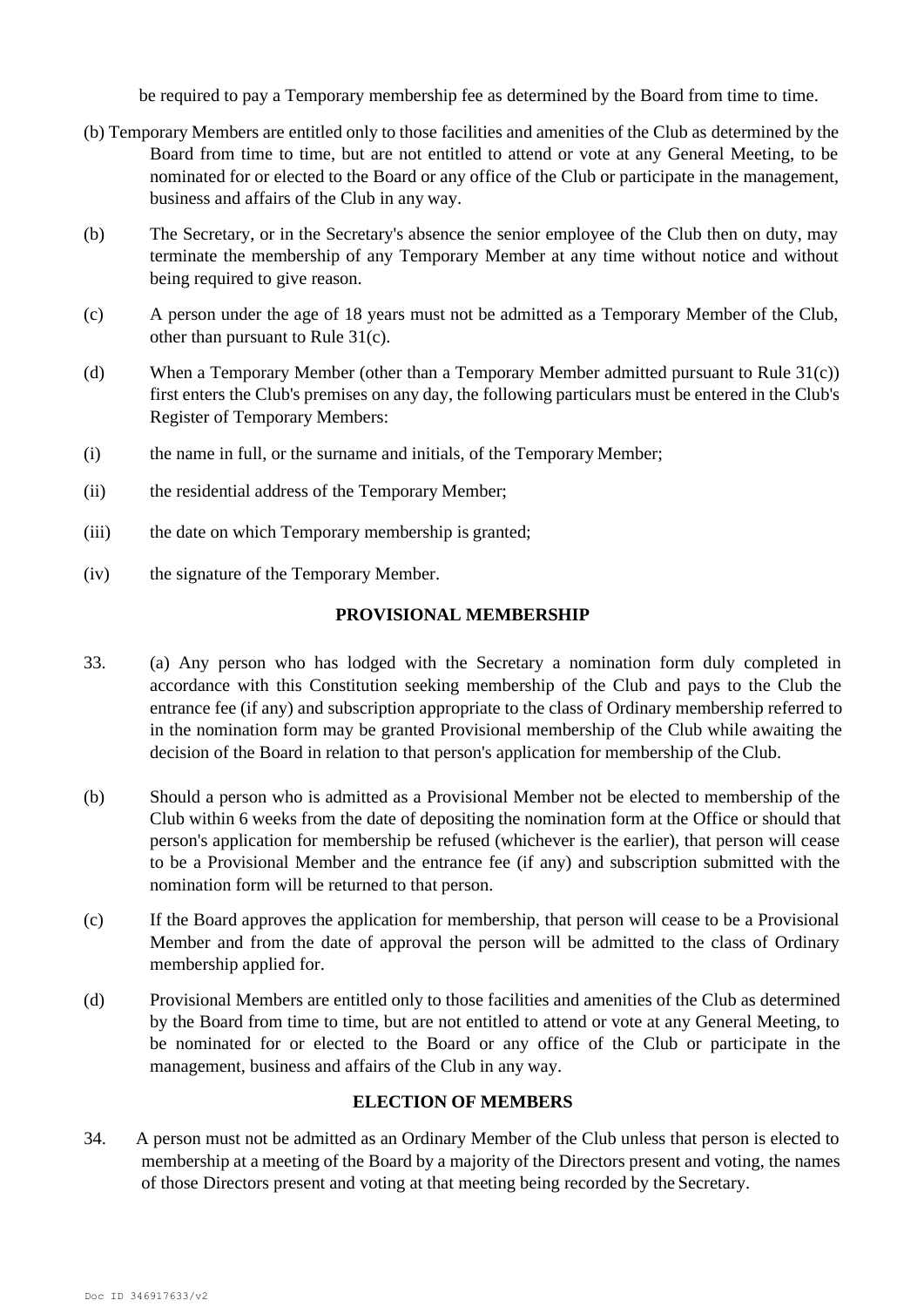- 35. The powers of the Board in relation to the election or transfer of members may be exercised by an election committee appointed by the Board, except in relation to an application for membership by any person who has been previously expelled from the Club.
- 36. A candidate for membership of the Club must be proposed by one and seconded by another financial member except a Junior Tennis Member or Junior Bowling Member. The proposer and seconder must also have at least one year's membership standing with the Club.
- 37. (a) A nomination form must be completed in respect of every application for Ordinary membership. The nomination form will contain such particulars as may be prescribed by the Board from time to time, but must at least include the full name, address and occupation of the candidate and a statement that the candidate, if admitted, will be bound by the Constitution of the Club.
	- (b) The nomination form must be signed by the proposer, seconder and the candidate.
	- (c) The appropriate entrance fee (if any) and subscription may be lodged with the nomination form.
	- (d) The nomination form must be deposited at the Office. The Secretary must cause the name and address of the candidate to be displayed on the Club Notice Board or in some other conspicuous place in the Clubhouse for a continuous period of not less than 7 days before the election of the candidate as a member of the Club. An interval of at least 14 days must elapse between the proposal of a candidate for election and the candidate's election.
	- (e) If there is a sectional committee for the class of Ordinary membership for which a candidate is proposed, the Secretary will also submit the application to that committee for consideration at its next meeting. The sectional committee will give a written report and recommendation to the Secretary for submission for the Board.
	- (f) The Board may defer the application for membership and may request the proposer or seconder to supply further information regarding the candidate as the Board thinks necessary and proper.
	- (g) The Board may reject any application for membership without assigning any reason for such rejection. The Secretary will as soon as practicable return to a rejected candidate the amount of the entrance fee (if any) and subscription lodged with the application.
	- (h) When the Board has elected a person to membership, the Secretary may cause notice of such election to be given personally or promptly forwarded or posted to that person. The member so elected is deemed to have agreed to be bound by this Constitution and the Bylaws from time to time in force.
- 38. The Board has the power to make By-laws regulating all matters in connection with the election or transfer of a member not otherwise prescribed by this Constitution.

# **TRANSFER OF MEMBERSHIP**

- 39. (a) The Board or the election committee, at its discretion, may on the written application of a member who has the qualifications for and wishes to become a member of a different class of Ordinary membership, transfer that member from one class to another class and may, if thought appropriate, make an adjustment in the entrance fee (if any) and subscription paid or payable by that member so transferred for the membership year in which the transfer takes place.
	- (b) The Secretary will refer any application from a House Member who wishes to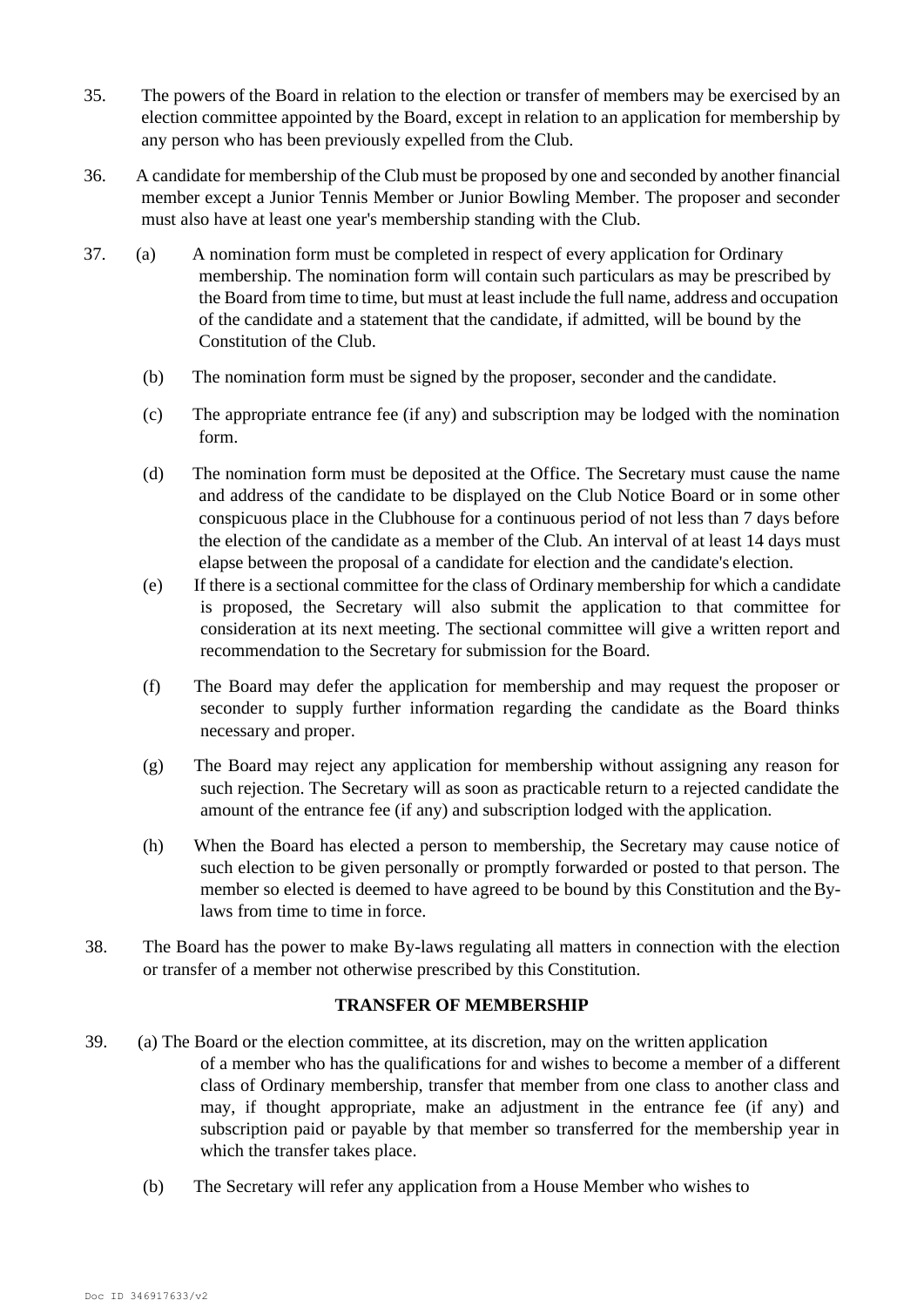transfer to another class of Ordinary membership to the sectional committee which deals with tennis or bowls, as the case may be. That committee may recommend to the Board that the application be approved or rejected, but the Board will not be bound to act on the recommendation.

# **ENTRANCE FEES, SUBSCRIPTIONS AND LEVIES**

- 40. Membership subscriptions must be paid annually in advance or, if the Board so directs and approves, by half-yearly instalments in advance or for more than one year in advance. The time and manner of payment thereof and all other matters pertaining thereto not especially provided for by this Constitution are as prescribed by the Board from time to time.
- 41. The entrance fees, subscriptions, tournament fees, levies, charges and other amounts payable by members of the Club are such as the Board may from time to time prescribe, provided that the amount payable by Ordinary Members is not less than \$2 per annum or such other minimum amount prescribed from time to time by the Registered Clubs Act.
- 42. The Board may at any time or times suspend the payment of entrance fees either generally or in respect of individual cases, and has the discretionary power to fix and determine or waive the entrance fee chargeable to any member under any special circumstances that may arise.

43.43.

- (a) If a member has not paid the subscription or any part thereof or any other money due to the Club on or before the due date for payment, then the member will cease to be a financial member.
- (b) Any member who ceases to be a financial member will be immediately disqualified from all of the Club's competitions and promotions in which that member may be participating, and will not be eligible for representative selection.
- (c) If the member pays any such subscription or other money within 3 months after the due date, that member will again be a financial member.
- (d) If any such subscription or other money remains unpaid after 3 months from the due date, that person will cease to be a member of the Club. The Secretary will cause a notation to this effect to be made against that person's name in the Register of Members.
- 44. The Board has power to impose charges and levies on Ordinary Members for general or special purposes.

#### **PATRON**

45. The members in General Meeting may appoint one or more Patrons from time to time upon a recommendation being made by the Board to the meeting. Any Patron will (if not a member of the Club) thereby be deemed to be an Honorary Member of the Club and subject to this Constitution will remain an Honorary Member while he or she remains a Patron.

#### **ADDRESSES OF MEMBERS**

46. A member must advise the Secretary of any change in his or her address.

# **REGISTERS OF MEMBERS AND GUESTS**

- 47. The Club must keep the following registers:
- (a) A register of persons who are Full Members of the Club.This register must set forth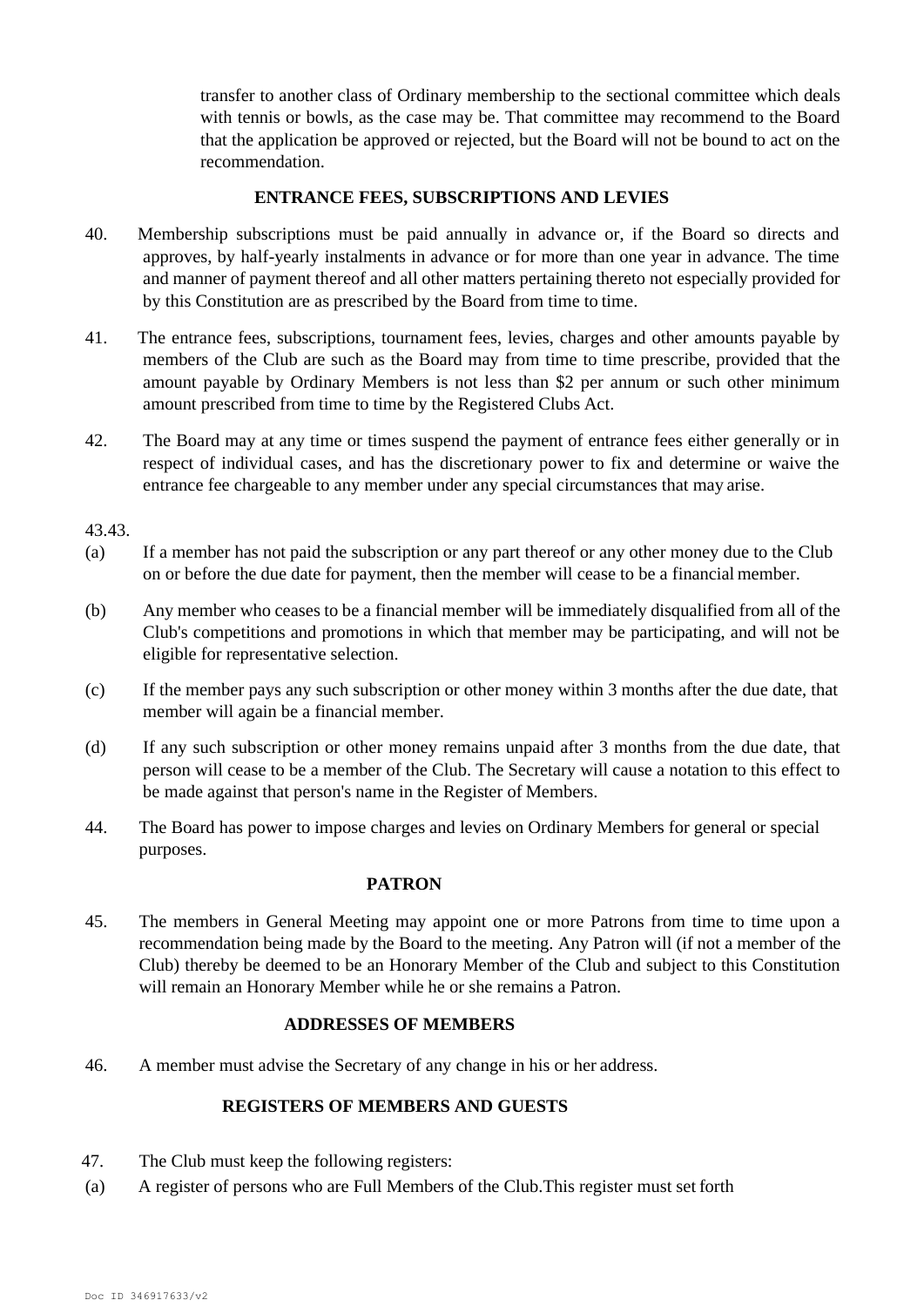the name in full, the occupation and address of each Full Member and, if the member is an Ordinary Member, the date on which that member last paid the fee for membership of the Club (excluding Life members).

- (b) A register of persons who are Honorary Members.
- (c) A register of persons who are Temporary Members.
- (d) A register of persons of or above the age of 18 years who enter the premises, of the Club as guests of members. The register shall set forth in respect of those guests:
- (i) the name in gull or the surname and initials;
- (ii) the address;
- (iii) the date on which the entry of the guest's name in the register is made; and
- (iv) the signature of the member introducing the guest.

### **DISCIPLINARY PROCEEDINGS**

- 48. If a member refuses or neglects to comply with any of the provisions of this Constitution or the By-laws thereof or is in the opinion of the Board, guilty of any conduct prejudicial to the interests of the Club or is in the opinion of the Board, guilty of conduct which is unbecoming of a member or which renders the member unfit for membership, the Board has the power to reprimand, suspend from all privileges of membership for such period as it considers fit, expel or accept the resignation of that member and to remove the person's name from the Register of Members, provided that:
	- (a) The member must be notified of any charge against that member pursuant to this Rule by notice in writing to the member at least 7 clear days before the meeting of the Board at which such charge is to be heard. The notice must set out the facts, matters and circumstances giving rise to the charge and include details of the range of potential penalties if the member is found guilty.
	- (b) The member charged is entitled to attend the meeting for the purpose of answering the charge or may answer the charge in writing, and is entitled to call witnesses in his or her defense.
	- (c) The voting by the Directors present at the meeting will be in such manner as is decided by the Board. No resolution by the Board at the meeting is deemed to be passed unless at least a two-thirds majority of the Directors present vote in favorof that resolution.
	- (d) If the member fails to attend the meeting the charge may be heard and dealt with and the Board may decide on the evidence before it, the member's absence notwithstanding, but having regard to any representations made to it in writing by the member charged.
	- (e) After the Board has considered all the evidence put against the member it must come to a decision as to the member's guilt in relation to the charge. Once it has decided the issue of guilt, the Board must, if the member has attended the meeting and has been found guilty, inform the member prior to considering any penalty.
	- (f) The member charged must be given a further opportunity at the meeting to address the Board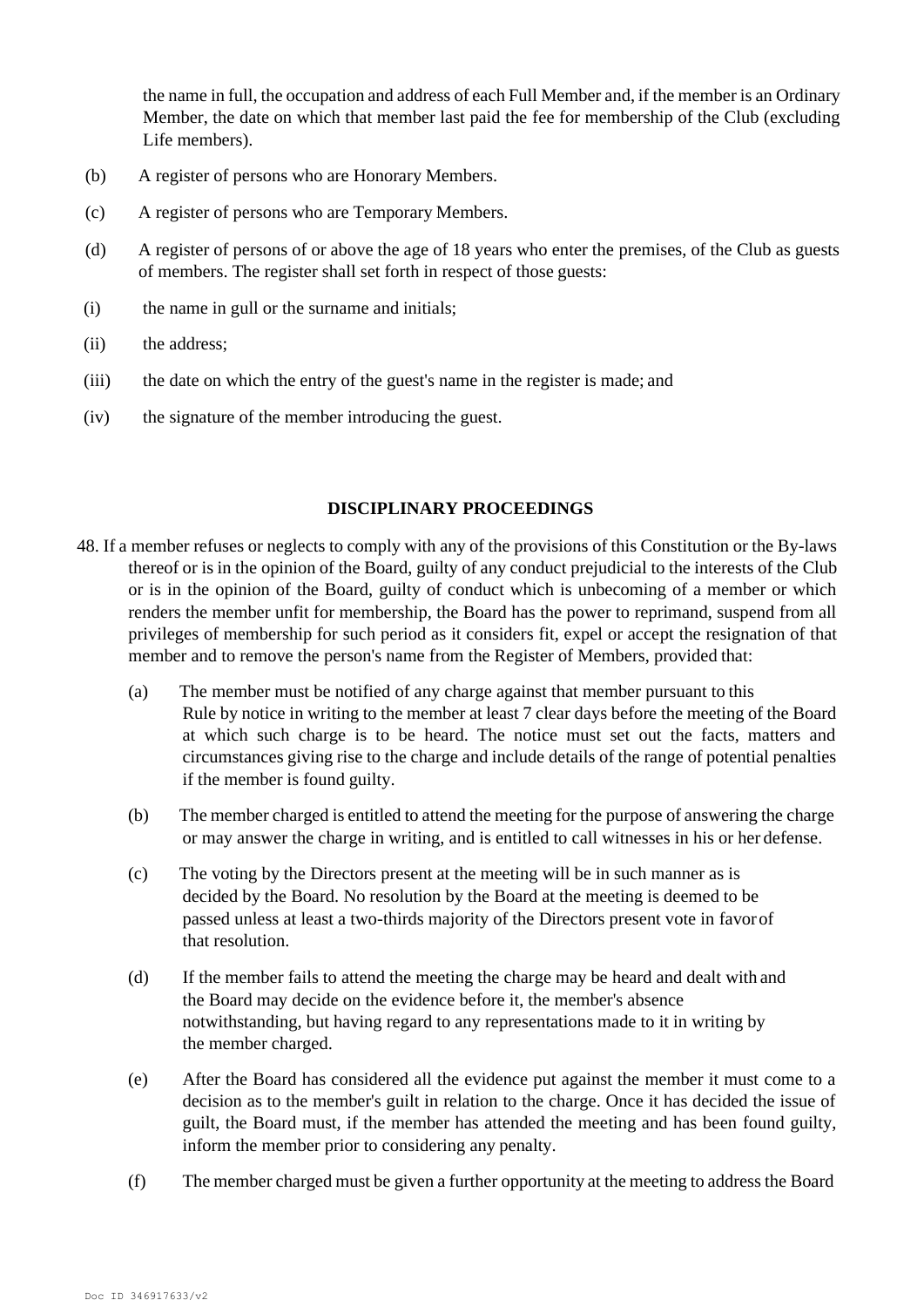in relation to the penalty appropriate to the charge of which the member has been found guilty.

- (g) Any decision of the Board at the meeting or any adjournment thereof is final and the Board is not required to assign any reason for its decision.
- (h) In the event that a notice of charge is issued to a member pursuant to paragraph (a), the Board has the power to immediately suspend that member from all privileges of membership for a reasonable time until the charge is heard and determined. Notice of an immediate suspension imposed by the Board on a member must be notified in writing to that member.
- (i) The powers of the Board in relation to disciplinary proceedings may be exercised by a disciplinary committee appointed by the Board and comprising not less than 3 Directors. A quorum of the disciplinary committee is 3 Directors.
- 49. (a) In addition to any powers under Section 77 of the Liquor Act, the Secretary, or in the Secretary's absence the senior employee of the Club then on duty ("the senior employee"), has the power to suspend any person's membership and remove that member from the premises of the Club:
- (i) who in the opinion of the Secretary or the senior employee is then intoxicated, violent, quarrelsome or indecent; or
- (ii) whose presence on the premises of the Club in the opinion of the Secretary or the senior employee may render the Club or the Secretary liable to a penalty under the Registered Clubs Act or the Liquor Act;
- (iii) who hawks, peddles or sells any goods on the premises of the Club;
- (iv) who, within the meaning of the Smoke-free Environment Act, smokes while on any part of the premises that is smoke free;
- (v) who uses, or has in his or her possession, while on the premises of the Club any substance the Secretary suspects of being a prohibited drug or prohibited plant;
- (vi) whom the Club, under the conditions of its club license, or a term of a liquor accord, is authorized or required to refuse access to the Club.
- (b) The Secretary or the senior employee who has exercised the power referred to in paragraph (a) must make a written report to the Board within 7 days of the date of the suspension and removal of the member. The report must set out the facts, matters and circumstances giving rise to the suspension and removal.
- (c) Any suspension of a member by the Secretary or the senior employee pursuant to paragraph (a) will for a reasonable time continue until further notice is given to the member pursuant to Rule 48.

# **RESIGNATION AND CESSATION OF MEMBERSHIP**

- 50. (a) A member may at any time by giving notice in writing to the Secretary resign from membership of the Club and such resignation will take effect from the date on which it is received by the Secretary.
- (b) Every person who ceases to be a member of the Club (whether by resignation, expulsion, being removed from the Register of Members, neglecting to pay the entrance fee or subscription or otherwise) upon and by reason of such cessation of membership forfeits all rights as a member of the Club. However, the person remains liable for any subscription and all arrears thereof due and unpaid at the date of cessation of that person's membership and any other money due by that person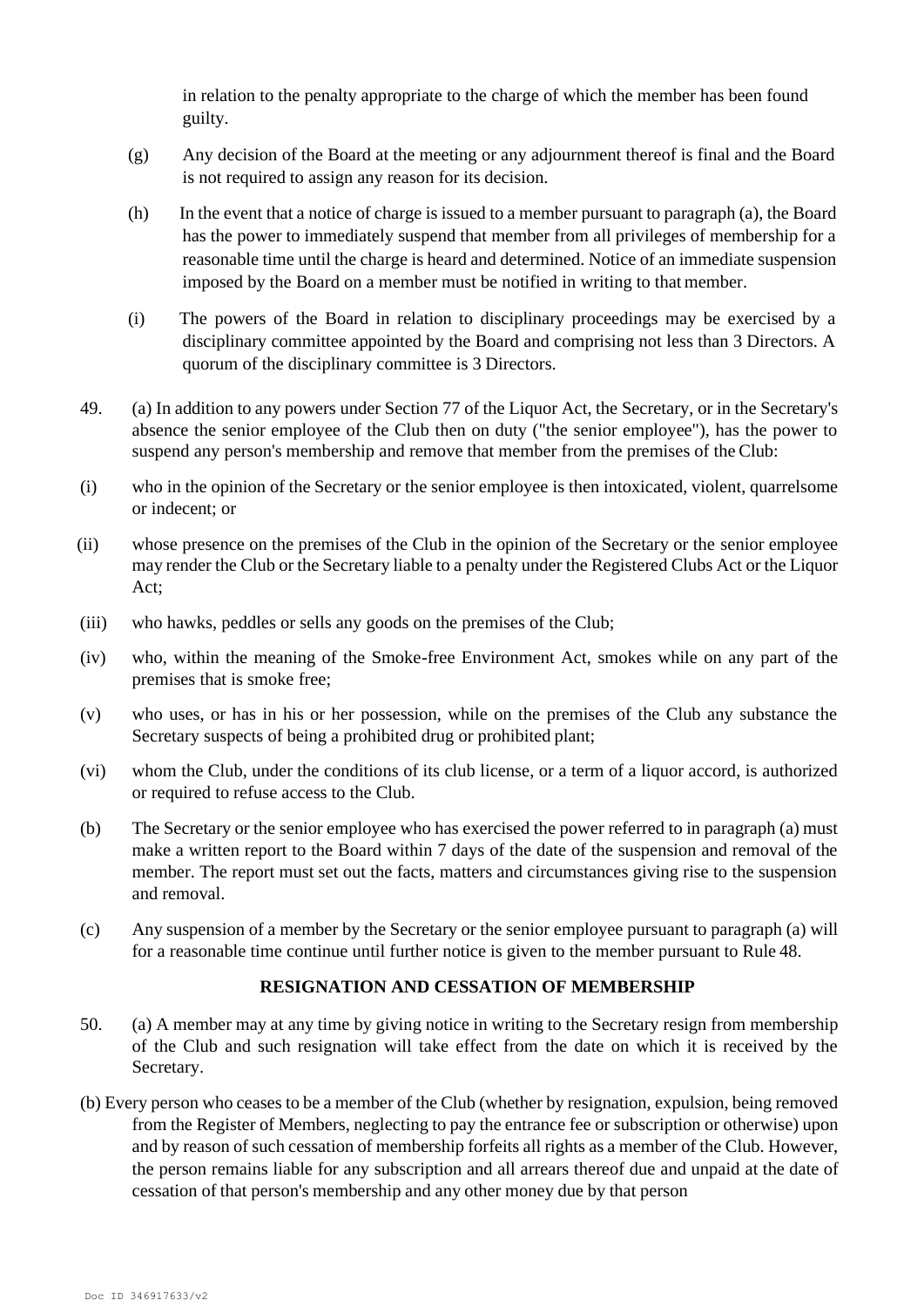at the date of cessation of that person's membership or for which that person is or may become liable under this Constitution.

### **GUESTS**

- 51. (a) All members other than Junior Tennis Members and Junior Bowling Members have the privilege of introducing guests to the Club. However, Temporary Members who have attained the age of 18 years may only introduce guests who are under the age of 18 years.
- (b) A member must not introduce guests more frequently or in a greater number than may for the time being be provided by By-law, and must not introduce any person as a guest who has been expelled from the Club for misconduct or non-payment of any subscription or other money due to the Club or who is currently under suspension.
- (c) A member is responsible for the conduct of any guest that he or she may introduce to the Club.
- (d) The Board has power to make By-laws from time to time, not inconsistent with this Constitution or the Registered Clubs Act, regulating the terms and conditions on which guests may be admitted to the Club.
- (e) A guest must at all times remain in the reasonable company of the member who introduced that guest.
- (f) A guest must not remain on the Club's premises any longer than the member who introduced that guest.
- (g) The Secretary, or in the Secretary's absence the senior employee of the Club then on duty, may refuse a guest admission to the Club's premises (or any part thereof) at any time without notice and without being required to give reason.
- (h) On each occasion on any day on which a person of or above the age of 18 years enters the Club's premises as the guest of a member, the following particulars must be entered in the Club's Register of Guests:
- (i) the name in full, or the surname and initials of the given names, of the guest;
- (ii) the residential address of the guest;
- (iii) the date of that day;
- (iv) the signature of that member,

provided that if any entry in the Register of Guests is made on any day in respect of the guest of a member, it is not necessary for an entry to be made in that Register in respect of that guest if he or she subsequently enters the Club's premises on that day as the guest of that member.

# **THE BOARD**

52. The business and affairs of the Club and the custody and control of its funds and property is to be managed by a Board of 7 Directors consisting of the President and 6 Ordinary Directors.

# 53.53.

(a) Only financial members in the classes of Full Tennis membership, Morning Tennis membership, Young Adult Tennis membership, Student Tennis membership, Senior Tennis membership, Country Tennis membership, Full Bowling membership, Young Adult Bowling membership, Student Bowling membership, Country Bowling membership, House membership and Special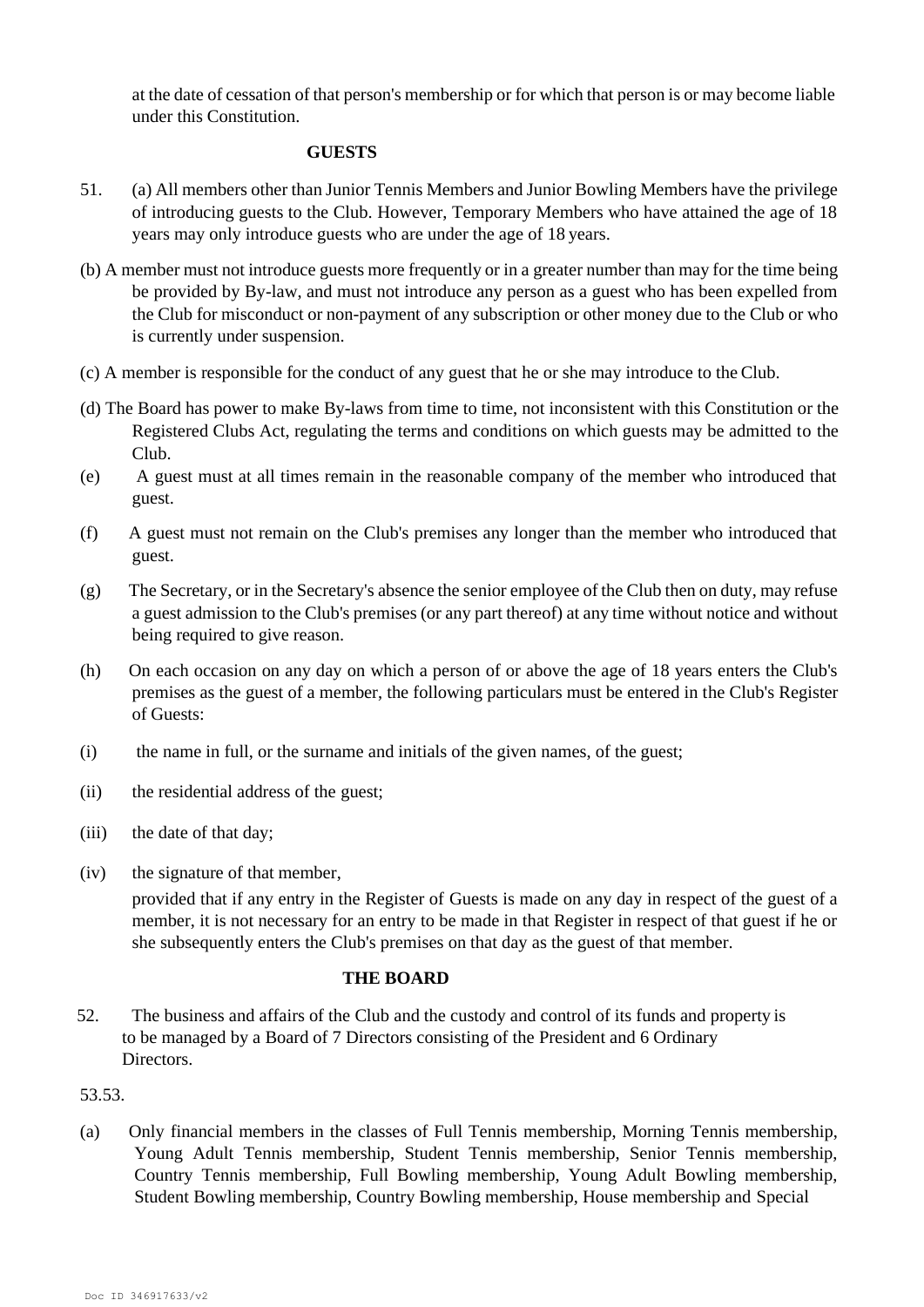membership are eligible to be nominated for, elected to and hold office on the Board. However, not more than 3 Directors may be House Members to reflect the proportion of House Members to Sporting members at the Club. Total Directors to remain a maximum of 7.

(b) In addition to paragraph (a), a member is ineligible to be nominated for election to the Board if that member has been cited to appear before the Board or the Board's duly constituted disciplinary committee on any charge and has been found guilty of such charge within the period of 2 years immediately prior to the date determined for the next Annual General Meeting.

### 54.54.

- (a) The Directors will hold office until the conclusion of the next Annual General Meeting after that at which they were elected when they will retire but will be eligible for re-election.
- (b) The Directors holding office as at the date of the Special Resolution adopting this Constitution will hold office until the conclusion of the next Annual General Meeting after that at which they were elected when they will retire but will be eligible for re-election.
- (c) A member who, pursuant to this Constitution, is not a financial member or is currently under suspension is ineligible to be nominated for or elected to the Board or to any office or committee or to perform duties as holder of an office or member of any committee, while the member remains not financial or during the period of such suspension. Any member who is already an elected Director of the Club and who is not a financial member or is under suspension will be able to perform only duties as a Director until his or her term of office expires.
- 55. The election of the Board will be conducted annually in the following manner:
	- (a) Forms of nomination for the election of the Board will be supplied by the Secretary on the application of any financial member in the class of Full Tennis membership, Morning Tennis membership, Young Adult Tennis Membership, Student Tennis membership, Senior Tennis Membership, Country Tennis membership, Full Bowling membership, Young Adult Bowling Membership, Student Bowling Membership, Country Bowling membership, House membership or Special membership. Every form of nomination will be signed by the proposer and seconder of the candidate named therein and such candidate will endorse his or her consent on the form of nomination. The proposer, seconder and candidate must all be financial members at the time the nomination form is signed.
	- (b) Only financial members in the classes of Full Tennis membership, Morning Tennis membership, Young Adult Tennis Membership, Student Tennis membership, Senior Tennis Membership, Country Tennis membership, Full Bowling membership, Young Adult Bowling Membership, Student Bowling Membership, Country Bowling Membership, House membership and Special membership are entitled to vote at the election of the Board.
	- (c) The ballot for the election of the President will be held separately from but at the same time as the ballot for the election of the Directors. The provisions of this Constitution which apply to the nomination and election of the Directors will also apply to the nomination and election of the President. A candidate who has nominated for both the offices of President and Director and is elected as the President will be deemed to have been eliminated from candidature for the office of Director.
	- (d) Nominations will open and close at times (being before the date fixed for the Annual General Meeting) prescribed by the Board, provided that the Board must allow a minimum period of 14 days for the receipt of nominations. As soon as practicable after the closing of nominations, the Secretary will, if the number of candidates which has been duly nominated exceeds the number to be elected, send a ballot paper to every member who is entitled to vote at the election.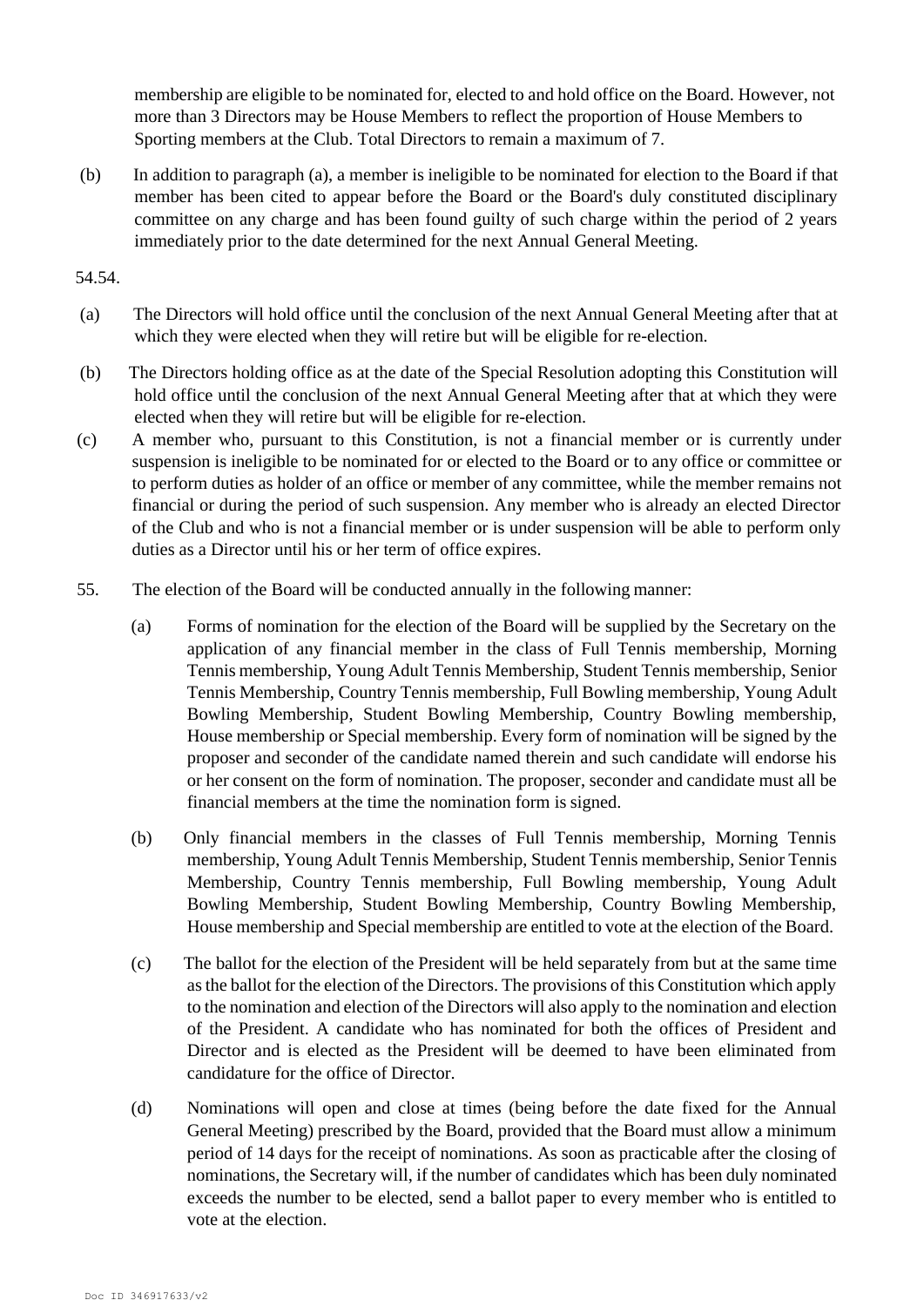- (e) The ballot paper will contain instructions as to the method of voting, the number of candidates to be elected, the full names of the candidates in alphabetical order of surname and other matter.
- (f) The ballot will open and close at times prescribed by the Board, provided that the ballot must be open for a minimum period of 14 days. A ballot box will be placed in the Clubhouse and members may deposit their ballot papers therein during normal Club hours.
- (g) The Secretary will deposit postal votes in the ballot box as soon as they are received.
- (h) The Board will appoint 2 Returning Officers who will take charge of the ballot as soon asit has closed. The Returning Officers will count all votes properly recorded andwill hand the result thereof to the Chairman of the Annual General Meeting. The Chairman will declare the result at the meeting.
- (i) The Returning Officers will not disclose the result of the ballot to any person other than the Chairman of the Annual General Meeting.
- (j) A full number of Directors to be elected will be voted for by each member voting and the ballot paper of any member failing to comply with this paragraph will be null and void.
- (k) In the case of an equality of votes, the result will be determined in themanner prescribed by the Chairman of the meeting.
- 56. The Board has the power to make By-laws regulating all matters in connection with the election of the Board not otherwise prescribed by this Constitution.
- 57. Within twelve months of first being elected to the Board a director of the Club must attend and complete the required training for directors in accordance with Part 4A of the Registered Clubs Regulation 2009 unless such director is exempt from having to undertake such training pursuant to that Regulation or unless there are already two present directors on the Board who have completed the required training.
- 58. (a) The Board has the power to appoint up to two persons as members of the Board in accordance with the procedures and rights set out in the *Registered Clubs Act Regulation 2015 (NSW)*. The person or persons appointed may be appointed for a term of not more than 3 years, must be an ordinary member of the Club at the time of and for the duration of his or her appointment. The person appointed pursuant to this power is not eligible for re-appointment under this provision at the expiry of their appointment term.

(b) Where the Board appoints a person as a member of the Board pursuant to clause 58(a), the Club shall cause a notice to be clearly displayed on the Club's premises and on its website within 21 days of the appointment. The notice shall state the reasons for the person's appointment, the person's relevant skills and qualifications, and any payments (if any) to be made to the person in connection with his or her appointment.

# **POWERS OF THE BOARD**

- 59. The Board is responsible for the management of the business and affairs of the Club.
- 60. The Board may exercise its powers and do all such acts and things as the Club is by this Constitution or otherwise authorized to exercise and do and which are not hereby or by Statute directed or required to be exercised or done by the Club in General Meeting, but subject nevertheless to the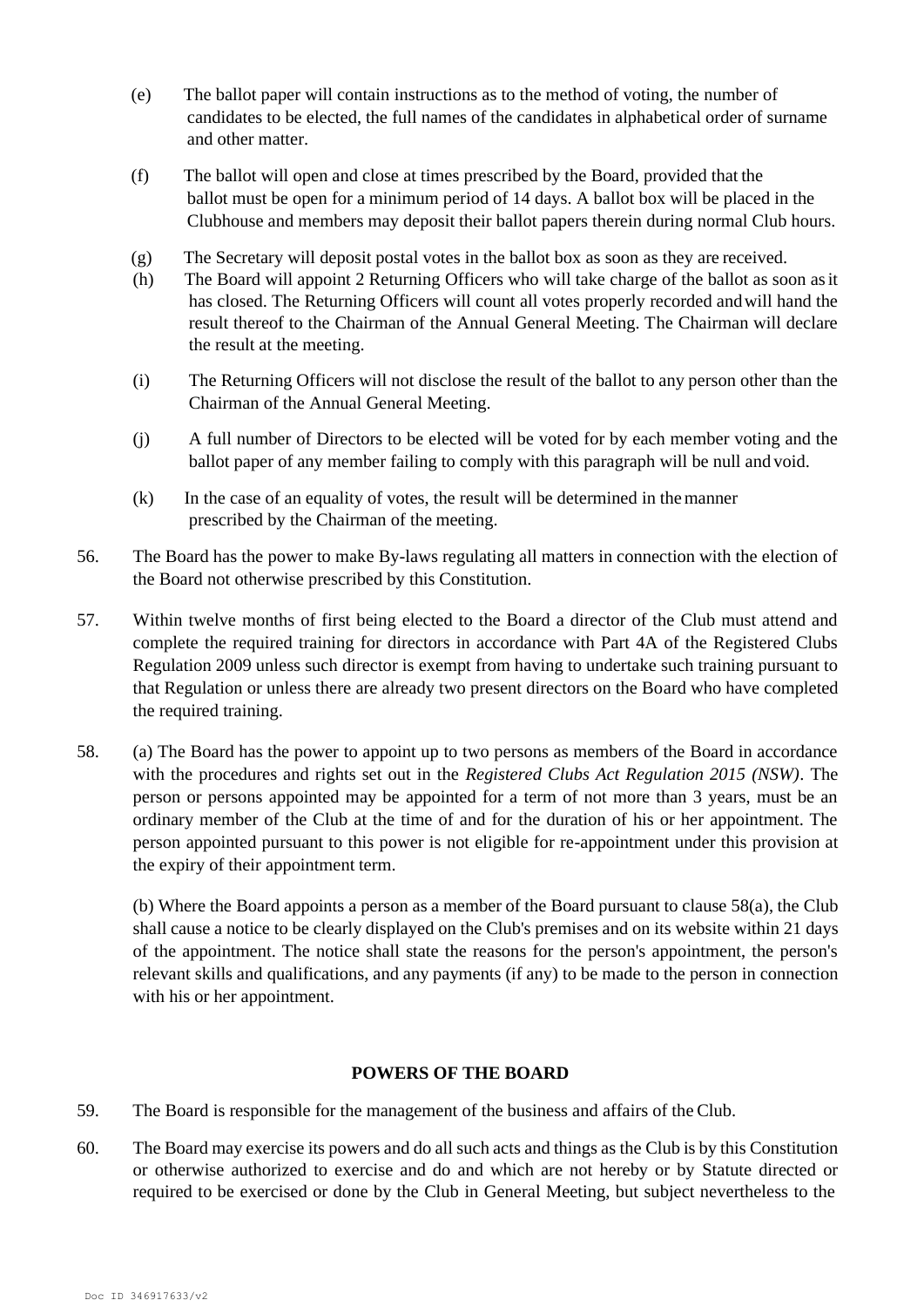provisions of the Act and the Registered Clubs Act and of this Constitution and to any regulations not being inconsistent with this Constitution from time to time made by the Club in General Meeting, provided that no such regulation will invalidate any prior act of the Board which would have been valid if such regulation had not been made. In particular, but without limiting the general powers hereinbefore conferred, the Board has power from time to time:

- (a) To delegate any of its powers (other than this power of delegation) to committees consisting of such Director or Directors or such Full Members of the Club as it may from time to time think fit and may from time to time revoke such delegation.
- (b) To appoint any delegate or delegates to represent the Club for any purpose with such powers as may be thought fit, provided that in the case of a delegate or delegates in matters connected with tennis or bowls, the Board will request the relevant sectional committee to select and recommend to the Board the person or persons to be appointed.
- (c) To purchase or otherwise acquire for the Club any property rights or privileges which the Club is authorized to acquire at such price and generally on such terms and conditions as it thinks fit.
- (d) To secure the fulfilment of any contract or engagement entered into by the Club by mortgaging or charging all or any of the property of the Club as it thinks fit.
- (e) To institute, conduct, defend, compound or abandon any legal proceedings by or against the Club or its officers or otherwise concerning the affairs of the Club and also to compound or allow time for payment and satisfaction of any debts due to any claims or demands by or against the Club and to refer any claims or demands by or against the Club to arbitration and to observe and perform the award.
- (f) To determine who will be entitled to sign or endorse on the Club's behalf contracts, receipts, acceptances, cheques, bills of exchange, promissory notes and other documents or instruments.
- (g) To invest and deal with any of the money of the Club not immediately required for the objects of the Club upon such investments and in such manner as it thinks fit and from time to time to vary or realize such investments.
- (h) To borrow or secure the payment of any sum or sums of money for the objects of the Club and raise or secure the payment of such sum or sums from time to time and in such manner and upon such terms and conditions in all respects as it thinks fit, and in particular by the issue of debentures or debenture stock perpetual or otherwise and either charged upon or over all or any part of the Club's property both present and future or not so charged, or by any mortgage, charge or other security upon or over all or any part of the Club's property both present and future. Any debentures or other securities may be issued with any special rights and privileges which the Board may think proper to confer on the holders.
- (i) To sell, exchange or otherwise dispose of any furniture, fittings, equipment, plant or other goods or chattels belonging to the Club; with the sanction of a General Meeting to sell, exchange or otherwise dispose of all or any of the lands or buildings or other property rights to which the Club may be entitled from time to time; and subject to the requirements of the Liquor Act and Registered Clubs Act to lease any property of the Club.
- (j) To appoint, discharge and arrange the duties and powers of the Secretary and to determine the remuneration and terms of employment of such Secretary and to specify and define his or her duties.
- (k) To engage, appoint, control, remove, discharge, suspend and dismiss managers,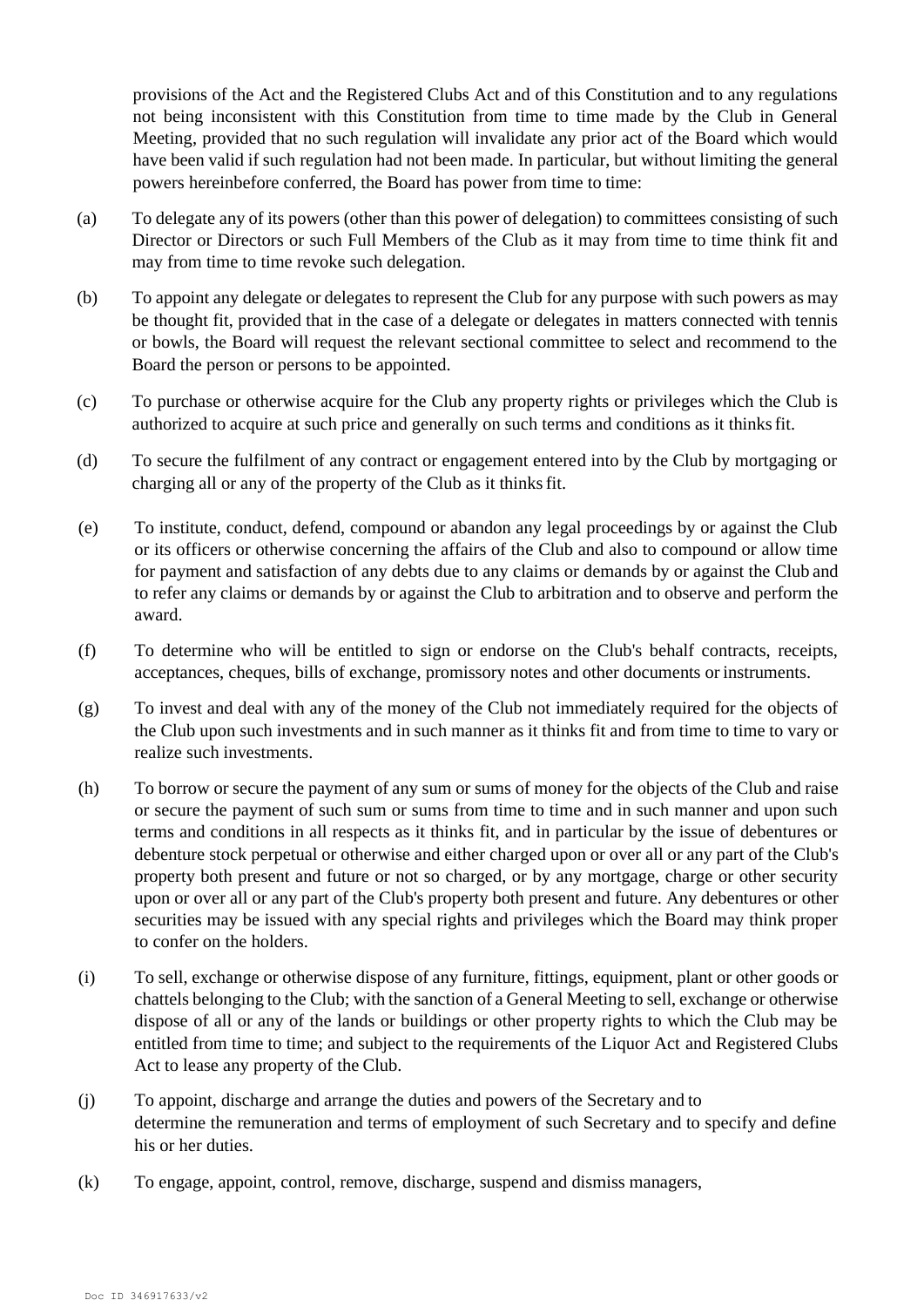officers, representatives, agents or other employees or contractors in respect of permanent, temporary or special services as it may from time to time think fit and to determine the duties, pay, salary, emoluments or other remuneration and to terminate with or without compensation any contract of service or for service or otherwise.

- (1) To fix the maximum number of persons who may be admitted to each class of membership of the Club.
- (m) To create sections and committees for the conduct, management and control of all or any games or sporting or other activities in which the Club from time to time is engaged or interested and to define and limit the persons eligible for membership of all or any such sections and committees, and to fix or approve any supplemental subscription or any charge (whether annual or special) for membership of such sections and committees or any of them, and from time to time to terminate and dissolve any such sections or committees or to reconstitute the same on a similar or different basis.
- (n) To set the entrance fees, subscriptions and other fees, charges and levies payable by members.
- (o) To impose any restrictions or limitations on the rights and privileges of members relating to their use of the premises or relating to their conduct, behavior and dress while on the premises.
- (p) To recommend the amount of honorarium payable to any Director or to any other person in respect of his or her services rendered to the Board or to any committee of the Club and subject to approval by a General Meeting to pay such honorarium.
- (q) To repay out-of-pocket expenses that are of a kind authorized by a current resolution of the Board and are reasonably incurred by any Director or any other person in the course of carrying out his or her duties in relation to the Club.

# **BY-LAWS**

- 61. The Board has power to make such By-laws not inconsistent with this Constitution as in the opinion of the Board are necessary or desirable for the proper control, administration and management of the Club's finances, affairs, interests, effects and property and for the convenience, comfort and well-being of the members of the Club and to amend or rescind from time to time any such Bylaws. Without limiting the generality of the Board's power, the By-laws may relate to the following matters:
	- (a) such matters as the Board is specifically by this Constitution empowered to regulate by By-law;
	- (b) the general management and control of the trading activities of the Club;
	- (c) the management and control of the Club's premises;
	- (d) the management and control of play and dress on the Club's premises;
	- (e) the upkeep and control of the Club's property;
	- (f) the management and control of all competitions;
	- (g) the conduct of members and guests of members;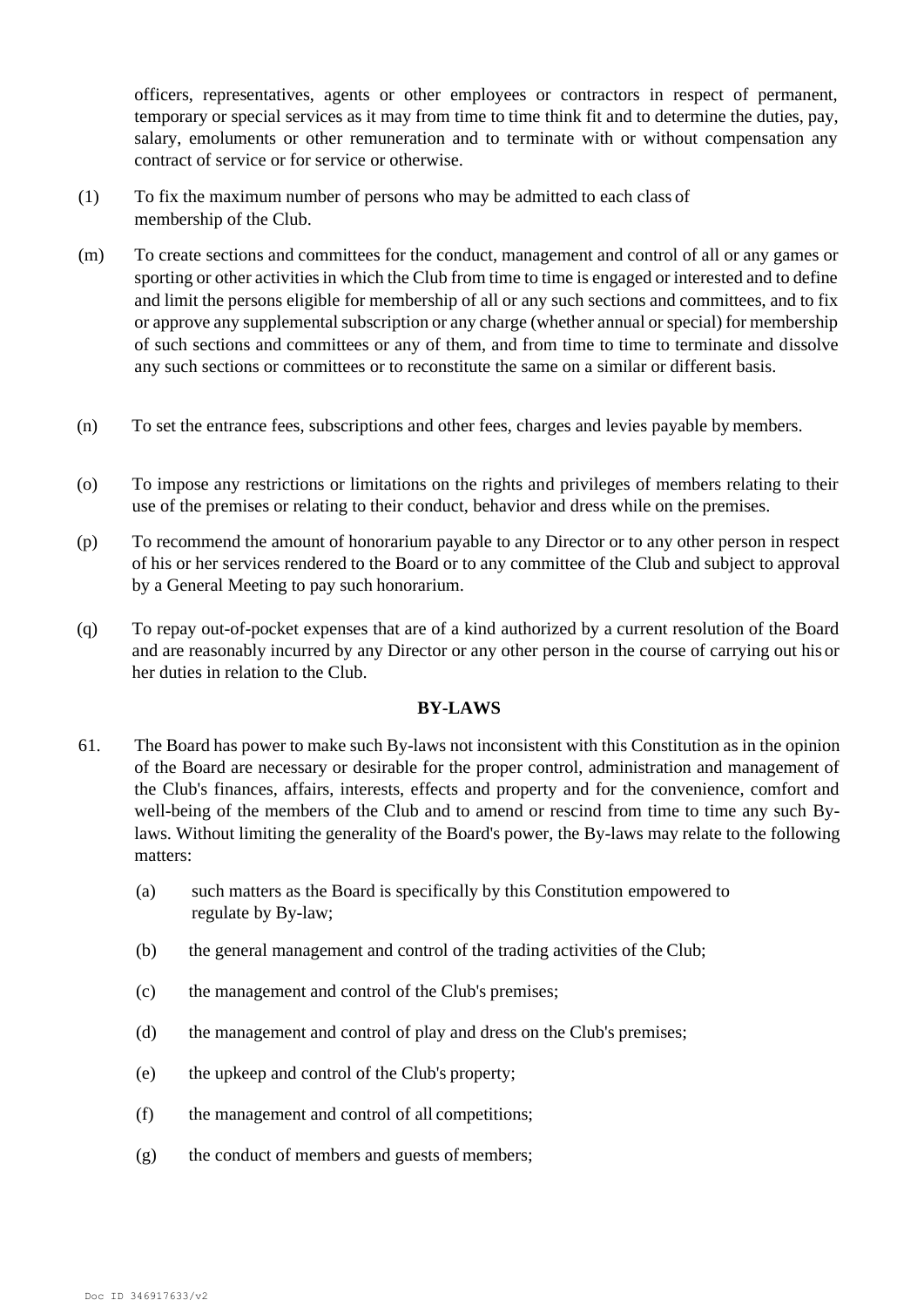- (h) the privileges to be enjoyed by members;
- (1) the relationship between members and the Club's employees;
- (j) the control and regulation of the Club's sections and committees and the conduct and activities thereof;
- (k) generally, all such matters as are commonly the subject matter of club constitutions or bylaws or which are not reserved either under the Act, the Registered Clubs Act or this Constitution for decision by the Club in General Meeting.
- 62. The Board has power to enforce the observance of all By-laws in accordance with the disciplinary proceeding's provisions of this Constitution.
- 63. Any By-law made under this Constitution comes into force and has the full authority of a By-law of the Club on being posted upon the Club Notice Board.

# **SECTIONS AND COMMITTEES**

- 64. The Board may permit any section of the Club to adopt a name distinctive of that section and to become affiliated with the body controlling the game or activity on such terms and conditions (not inconsistent with this Constitution or the Registered Clubs Act) as that controlling body may from time to time require and to pay on behalf of the Club, capitation fees to any such controlling body or as required by such body.
- 65. A person is ineligible to be a member of any section of the Club unless he or she is a financial member of the Club.

66.66.

- (a) The Board may empower any section or committee of the Club to open and operate an account in the name of the section in such financial institution as the Board may from time to time approve. However, the persons eligible to operate upon any such account must be approved by the Board which from time to time may remove and replace those persons or any of them.
- (b) Subject to the absolute control and supervision of the Board, each section or committee of the Club may manage its own affairs but must make regular reports to the Board (or otherwise as may be required from time to time by the Board). The minutes and records of the section or committee must also be produced regularly and promptly for inspection by or on behalf of theBoard.

67.67.

- (a) At each annual general meeting of a section, the members present may elect a vice-president of the section, whose election will be subject to the approval of the Board.
- (b) Any vice-president so elected and approved will hold office until the next annual general meeting of the section at which he or she was elected.
- (c) The Board may at any time and from time to time for the purpose of filling a casual vacancy, appoint any member to be a vice-president. However, that appointment will terminate at the conclusion of the Annual General Meeting of the Club which follows the date of the appointment.
- (d) Notwithstanding paragraphs (b) and (c), the Board may at any time remove a vice-president from office without giving reason.
- (e) The duties, privileges and precedence of vice-presidents will be prescribed by the Board and notified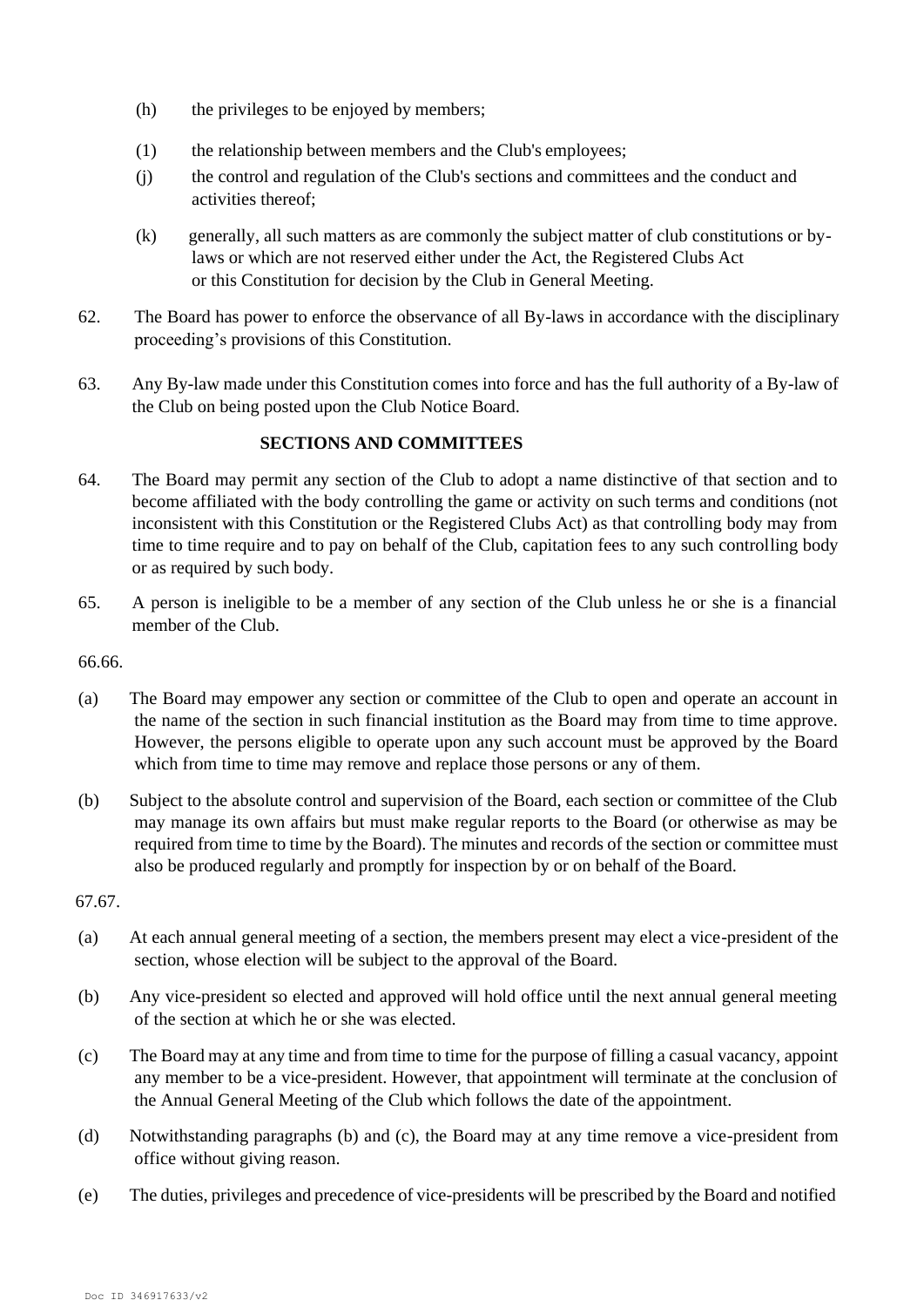by the Board.

(f) Every vice-president elected by a sectional annual general meeting will ex officio be a member of the relevant sectional committee and entitled to attend and vote at any meeting thereof.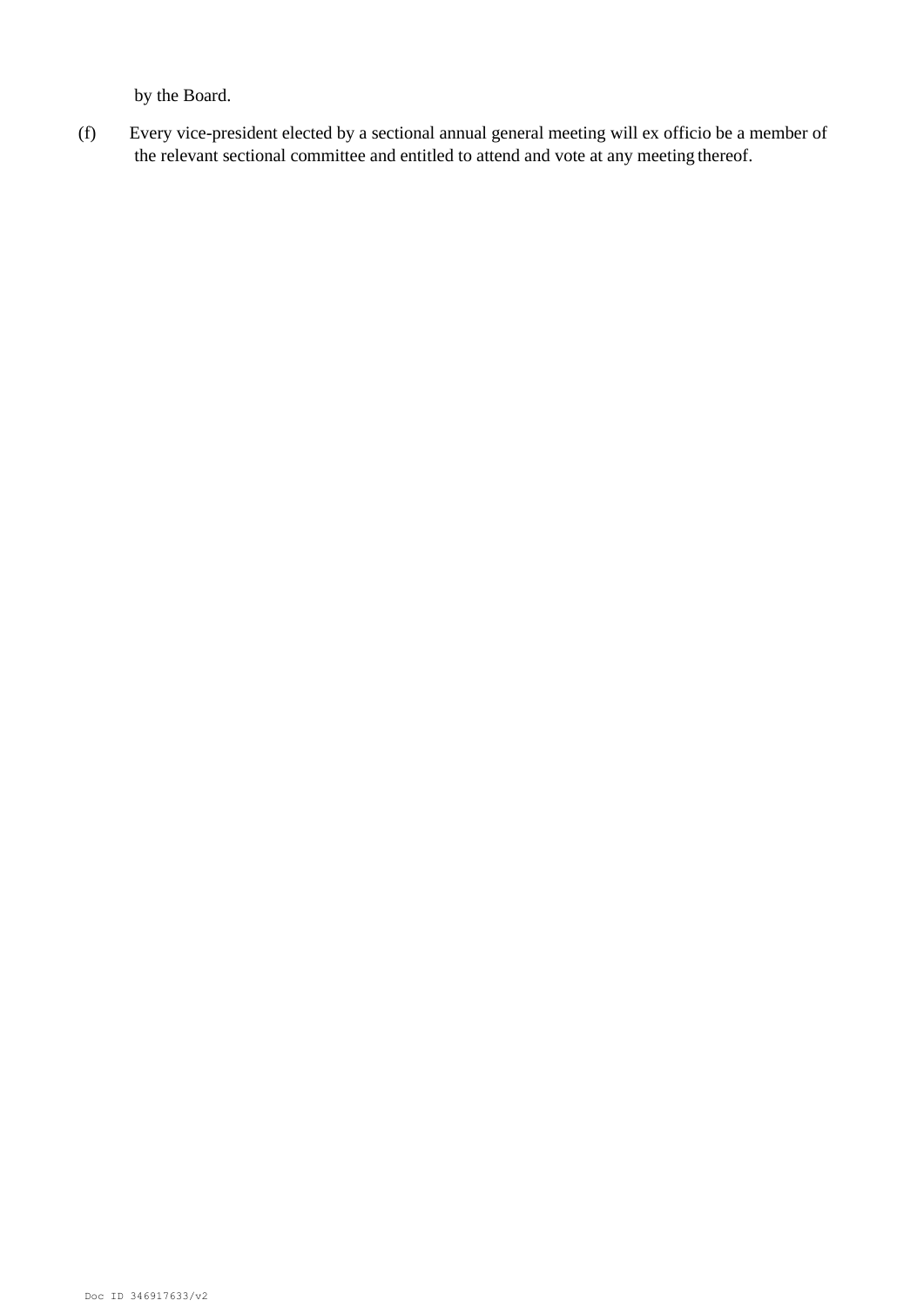- 68. Subject to this Rule, the constitutions and rules or by-laws of each section of the Club may be amended from time to time by a majority of the members for the time being of such section at a general meeting of such members either annually or at a meeting convened specifically for such purpose. However, no amendment proposed to and approved by the meeting of the members of the section will have effect unless and until it has been approved by resolution of the Board.
- 69. Any committee of the Club must in the exercise of those powers delegated to it, conform to any regulation or restriction that may from time to time be imposed upon it by the Board. The President or the President's nominee, who must be a director, has the right to be ex officio a member of all such committees. A committee may meet and adjourn as it thinks proper. The meetings and proceedings of a committee consisting of 2 or more members will, as far as practicable, be governed by the proceedings of the Board provisions of this Constitution unless otherwise prescribed by the Board.
- 70. Any disciplinary action which is taken by a section or committee of the Club in respect of any member of that section or committee must at once be reported to the Board together with the reasons for such action and with a recommendation as to further action (if any) to be taken by the Board.
- 71. A sectional committee which deals with tennis, bowls or any other activity:
	- (a) may make recommendations to the Board as to the care and maintenance of playing areas, grounds and equipment, the conduct of competitions and generally as to all matters connected with the purpose for which that committee was formed, but the Board will not be bound by any recommendation; and
	- (b) may with the approval of the Board, arrange competitions within the Club and with other clubs or associations as may be considered desirable.

# **PROCEEDINGS OF THE BOARD**

- 72. The Board may meet together for the dispatch of business, adjourn and otherwise regulate its meetings as it thinks fit, provided that the Board will meet whenever it deems it necessary but at least once in each calendar month for the transaction of business. A record of all Directors present and of all resolutions and proceedings of the Board must be entered in a Minute Book provided for that purpose.
- 73. A meeting of the Board may be called or held using any technology consented to by all the Directors. The consent may be a standing one. A Director may only withdraw his or her consent within a reasonable period before the meeting.
- 74. The President is entitled to preside as the Chairman at any meeting of the Board. If the President is not present or being present is unwilling or unable to act, then a Director will preside as the Chairman of the meeting.
- 75. The quorum for meetings of the Board is 4 Directors.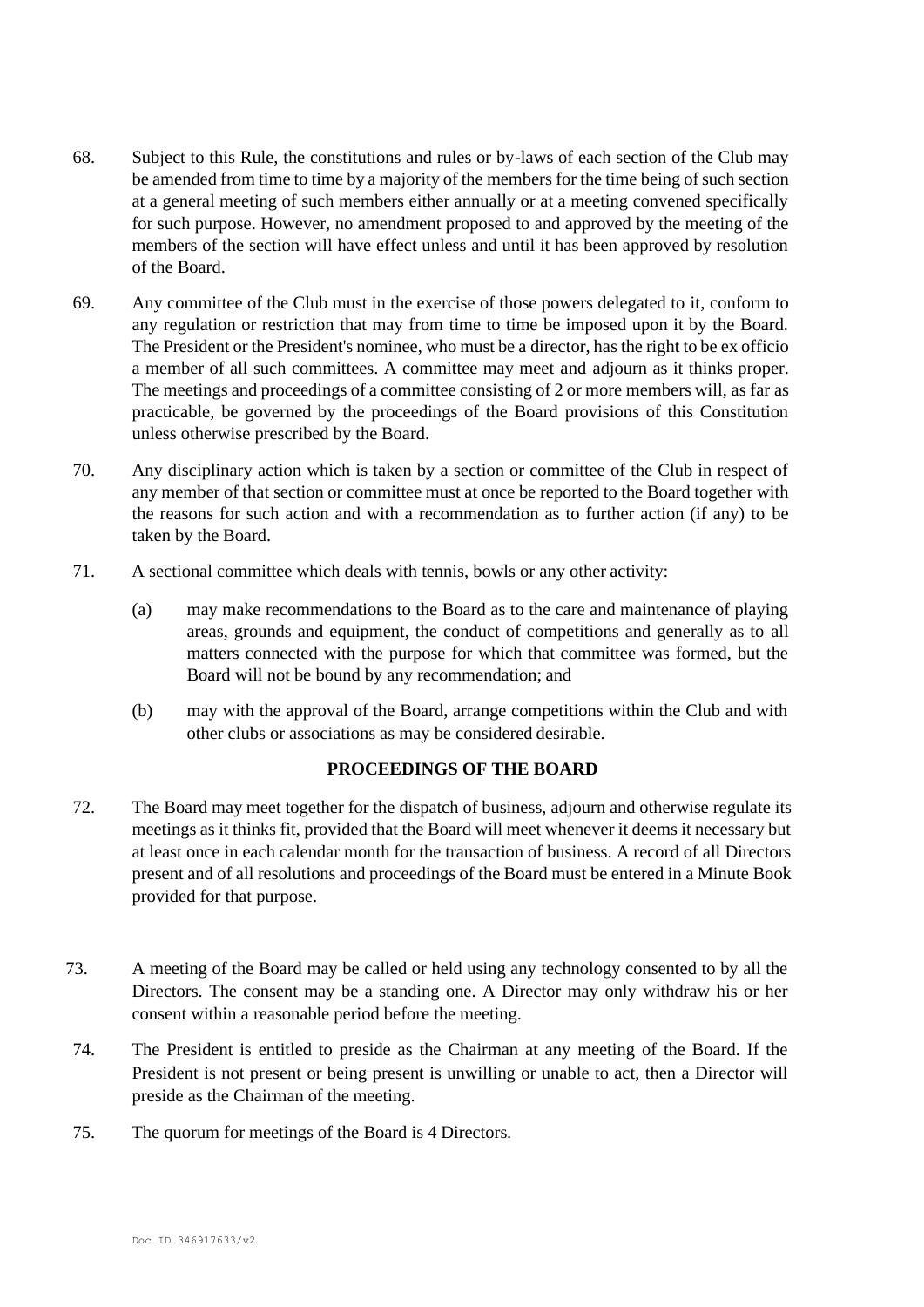- 76. At any time, the President may convene a meeting of the Board. At any time, the Secretary upon the request of not less than 3 Directors must convene a meeting of the Board. The President or Secretary, as the case may be, will attempt to give a reasonable period of notice of the meeting to the other Directors.
- 77. Subject to this Constitution, questions arising at any meeting of the Board will be decided by a majority of votes and a determination by a majority of the Directors will for all purposes be deemed to be a determination of the Board. In the event of an equality of votes, the Chairman of the meeting will have a deliberative vote only.
- 78. All acts done by a director or by any person acting as a director will, notwithstanding that it is afterwards discovered that there was some defect in the appointment of any such Director or person acting as aforesaid, or that the Directors or any of them were disqualified, be as valid as if every such person had been duly appointed and was qualified to be a director.

### 79.79.

- (a) The Board may pass a resolution without a meeting of the Board being held if all the Directors entitled to vote on the resolution sign a document containing a statement that they are in favor of the resolution set out in the document. Such a resolution is as valid and effectual asif it had been passed at a meeting of the Board duly convened and held.
- (b) Separate copies of a document may be used for signing by the Directorsif the wording of the resolution and statement is identical in each copy.
- (c) The resolution is passed when the last Director signs.

80.

- (a) A Director must in accordance with Sections 191 or 192 of the Act disclose to the first practicable meeting of the Board any material personal interest which that Director has in a matter that relates to the affairs of the Club. "Material personal interest" for the purposes of this Constitution includes but is not limited to an interest in a contract or proposed contract which involves the Club.
- (b) The disclosure must include details of the nature and extent of the Director's material personal interest and the relation of that interest to the affairs of the Club. The disclosure must be recorded in the Minutes of that meeting of the Board.
- (c) Without limiting the application of Section 191(2) of the Act, paragraph (b) does not apply to an interest:
	- (i) which the Director has as a member of the Club and which is held in common with the other members of the Club; or
	- (ii) which relates to a contract that insures, or would insure, the Director against liabilities the Director incurs as an officer of the Club (but only if the contract does not make the Club or a related body corporate the insurer).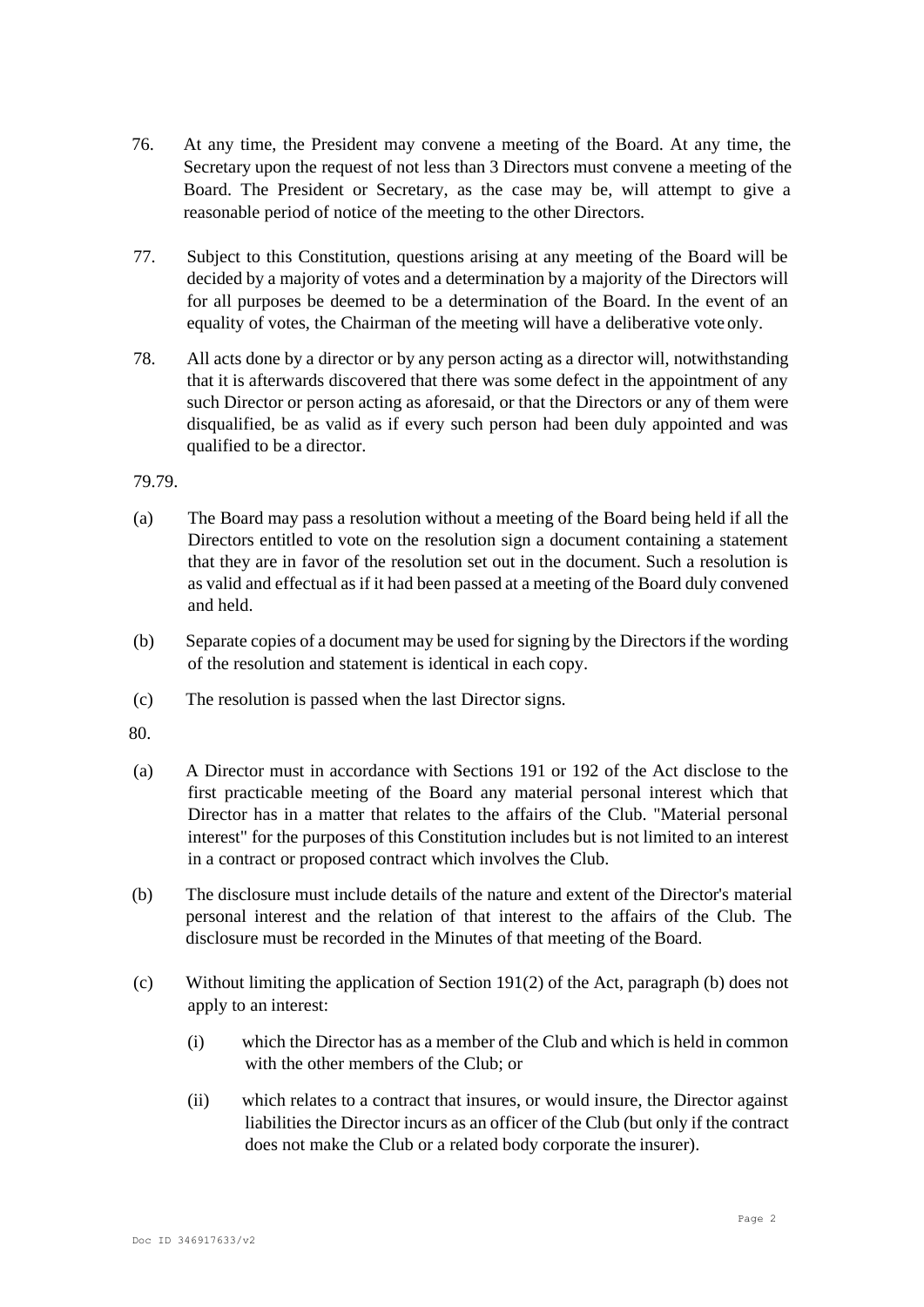- (d) A Director who has a material personal interest in a matter that is being considered at a meeting of the Board:
	- (i) must not vote on the matter (or in relation to a proposed resolution under paragraph (e)(i) in relation to the matter, whether in relation to that or a different Director); and
	- (ii) must not be present while the matter (or a proposed resolution of that kind) is being considered at the meeting.
- (e) Paragraph (d) does not apply if:
- (i) the Board has passed a resolution that identifies the Director, the nature and extent of the Director's interest in the matter and its relation to the affairs of the Club, and states that those other Directors voting for the resolution are satisfied that the interestshould not disqualify the Director from voting or being present; or
- (ii) the Australian Securities and Investments Commission has declared or ordered in accordance with Section 196 of the Act that the Director may be present while the matter is being considered at the meeting, vote on the matter, or both be present and vote.

# **VACANCIES ON THE BOARD**

- 81. Subject to compliance with the Act, the members in General Meeting may by ordinary resolution of which at least 2 months' notice to the Club has been given, remove any Director or Directors whomsoever or the whole of the Board before the expiration of his or her or their period of office and may by ordinary resolution or ordinary resolutions appoint another person or persons in his or her or their place. Any person so appointed will hold office during such time only as the person in whose place he or she is appointed would have held that office if he or she had not been so removed.
- 82. The office of a director will be immediately vacated, and a casual vacancy thereby created, if that person:
	- (a) becomes disqualified from managing any company under Part 2D.6 of the Act and is not given permission to manage the Club under Sections 206F or 206G of the Act;
	- (b) fails to disclose in accordance with the Act the nature of any material personal interest in a matter that relates to the affairs of the Club;
	- (c) becomes of unsound mind or is a person whose person or estate is liable to be dealt with in any way under the law relating to mental health;
	- (d) is absent from meetings of the Board for a continuous period of 3 months without leave of absence from the Board;
	- (e) by notice in writing given to the Secretary, resigns from office;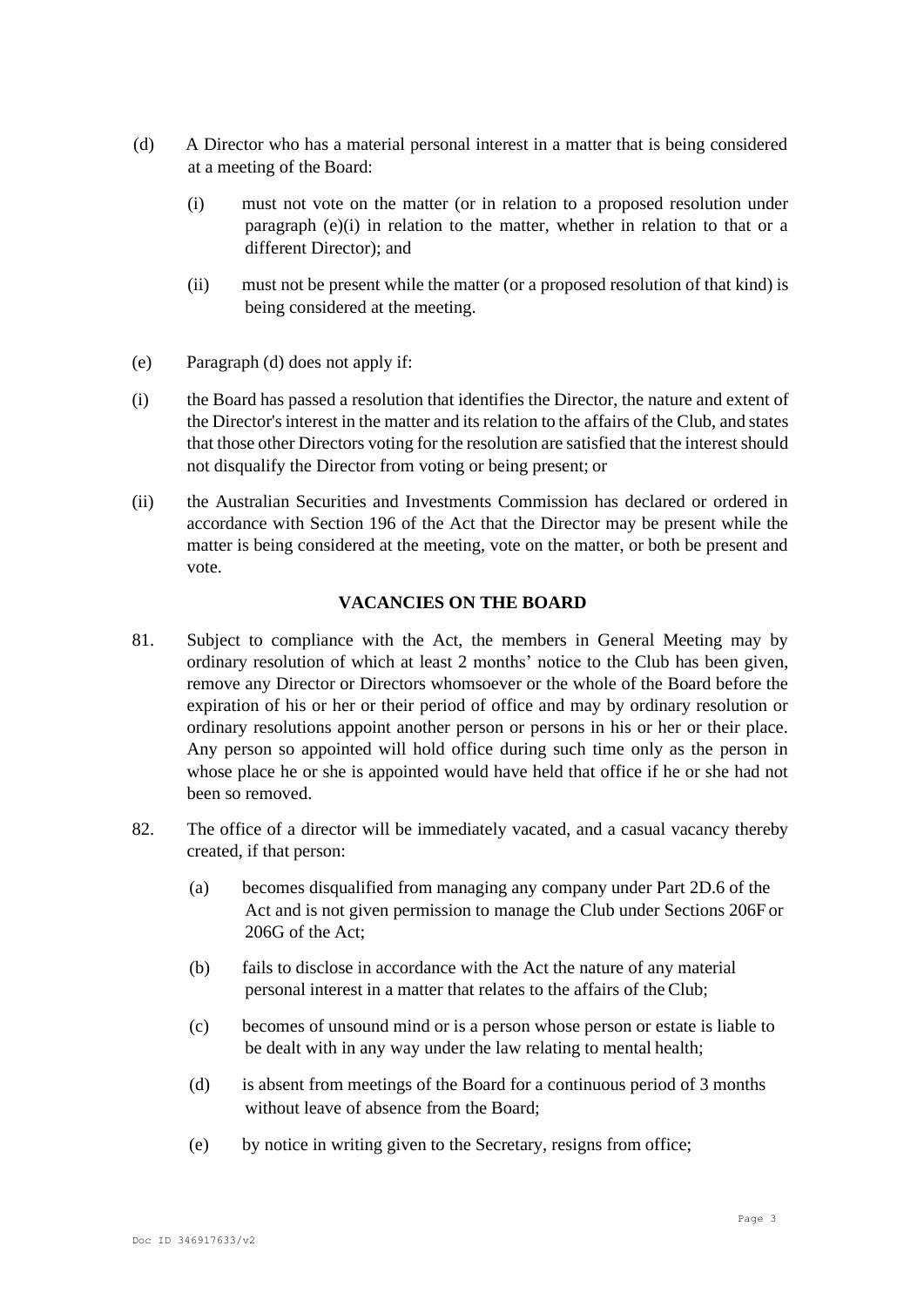(f) becomes prohibited from being a director by reason of any order made under the

Act, the Registered Clubs Act or the Liquor Act;

- (g) becomes an employee of the Club; or
- (h) ceases to be a member entitled to hold office on the Board.
- 83. The Board has power at any time and from time to time, to appoint any eligible member to the Board to fill a casual vacancy. The member so appointed will hold office only until the conclusion of the next Annual General Meeting.
- 84. The continuing Directors may act notwithstanding any vacancy in the Board, but if and so long as their number is reduced below the quorum required for a meeting of the Board, the continuing Director or Directors must not act for any purpose except:
	- (a) to increase the number of Directors to the quorum; or
	- (b) to convene a General Meeting.

# **GENERAL MEETINGS**

- 85. A general meeting known as the Annual General Meeting must be held at least once in every calendar year at such time and place as may be determined by the Board but within 5 months of the end of the Club's financial year. All general meetings other than Annual General Meetings are known as General Meetings.
- 86. The Board may whenever it thinks fit convene a General Meeting and it must, on the request of not less than 5% of the members of the Club having at the date of the deposit of the request at the Office a right to vote at General Meetings, within 21 days proceed to convene a General Meeting to be held as soon as practicable, but in any case not later than 2 months after the deposit of the request and in the case of such request the following provisions will have effect:
	- (a) The request must state any resolution to be proposed at the meeting and must be signed by the members making the request and deposited at the Office and may consist of several documents in identical wording each signed by one or more of those members.
	- (b) If the Board does not within 21 days from the date of the request being so deposited duly proceed to convene the meeting, the members who made the request or any of them representing more than 50% of the members who made the request may themselves convene the meeting, but any meeting so convened must not be held after the expiration of 3 months from the date of such deposit.
	- (c) In the case of a meeting at which a resolution is to be proposed as a Special Resolution, the Board will be deemed not to have duly convened the meeting if it does not give such notice of such resolution as is required by the Act.
	- (d) Any meeting convened under this Rule by the members must be convened in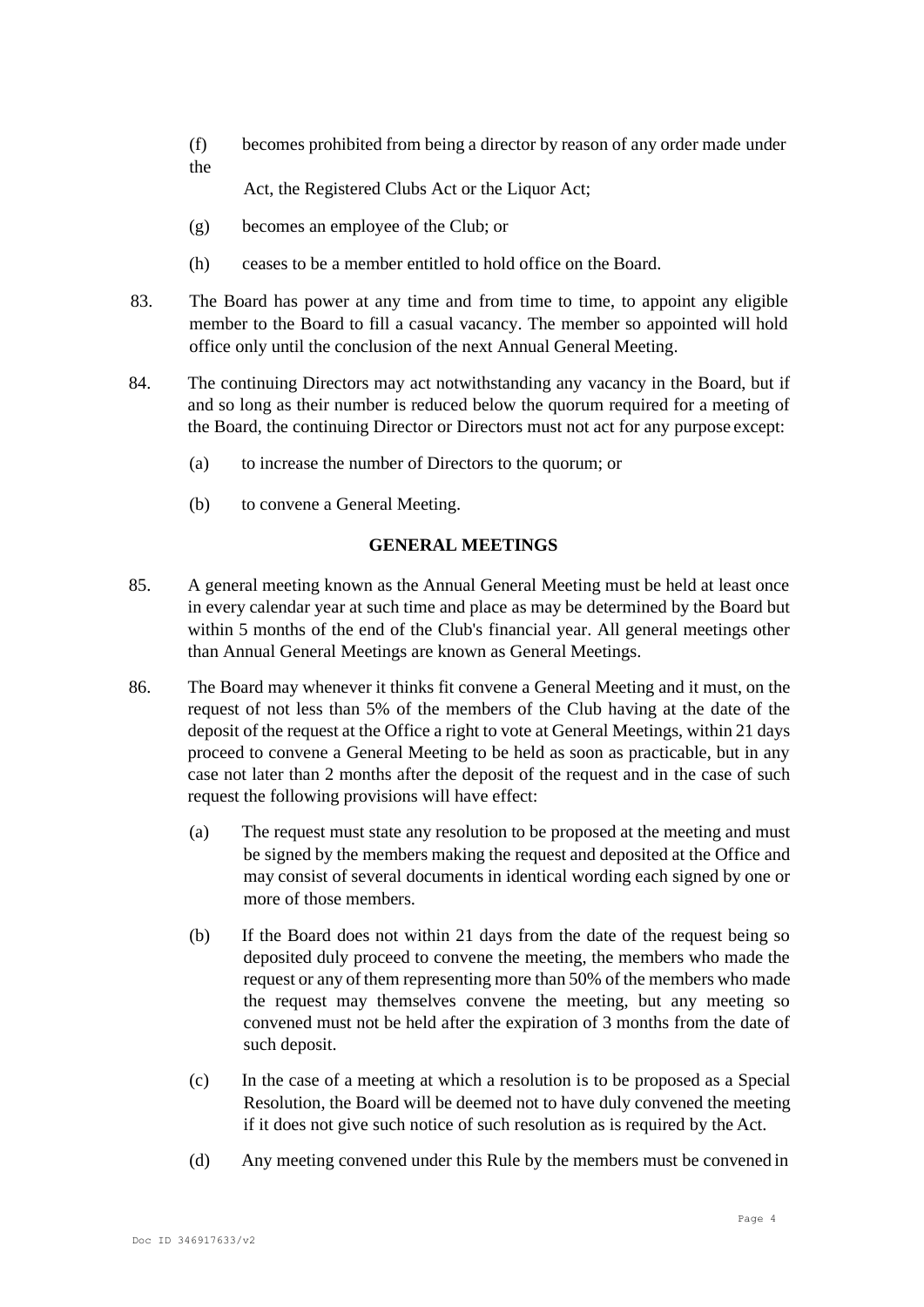the same manner or as nearly as possible as that in which meetings are convened by the Board.

- (e) Any reasonable expenses incurred by the members in convening any meeting under this Rule must be repaid to the members by the Club.
- 87. Subject to the provisions of the Act relating to Special Resolutions, at least 21 days' notice specifying the place, day and hour of a General Meeting and in the case of special business the general nature of that business must be given in the manner provided by this Constitution to each individual member who is entitled to attend and vote at that meeting. A General Meeting will not be invalidated by reason only of the accidental omission to give notice of the meeting to or the non-receipt of the notice of the meeting by any member, unless the Court on application of the member concerned or any other member entitled to attend the meeting, or the Australian Securities and Investments Commission, declares proceedings at the meeting invalid.

### **QUORUM FOR GENERAL MEETINGS**

- 88. No business is to be transacted at any General Meeting unless a quorum of members is present at the time when the meeting proceeds to business. The quorum requirements are:
	- (a) for a General Meeting which is convened on the request of members, not less than 5% of the members of the Club who are present and entitled to vote; and
	- (b) for a General Meeting which is not convened on the request of members and for an Annual General Meeting, not less than 20 members of the Club who are present and entitled to vote.
- 89. If within 15 minutes from the time appointed for any General Meeting a quorum is not present, the meeting if convened upon the request of members will be dissolved. In any other case the meeting will stand adjourned to the same day in the next week at the same time and place or to such other day, time and place as the Board may determine but such period must be less than one month. If at the adjourned meeting a quorum is not present, the members who are present and entitled to vote will be a quorum and may transact the business for which the meeting was called.

# **PROCEEDINGS AT GENERAL MEETINGS**

90. The business of any Annual General Meeting may include: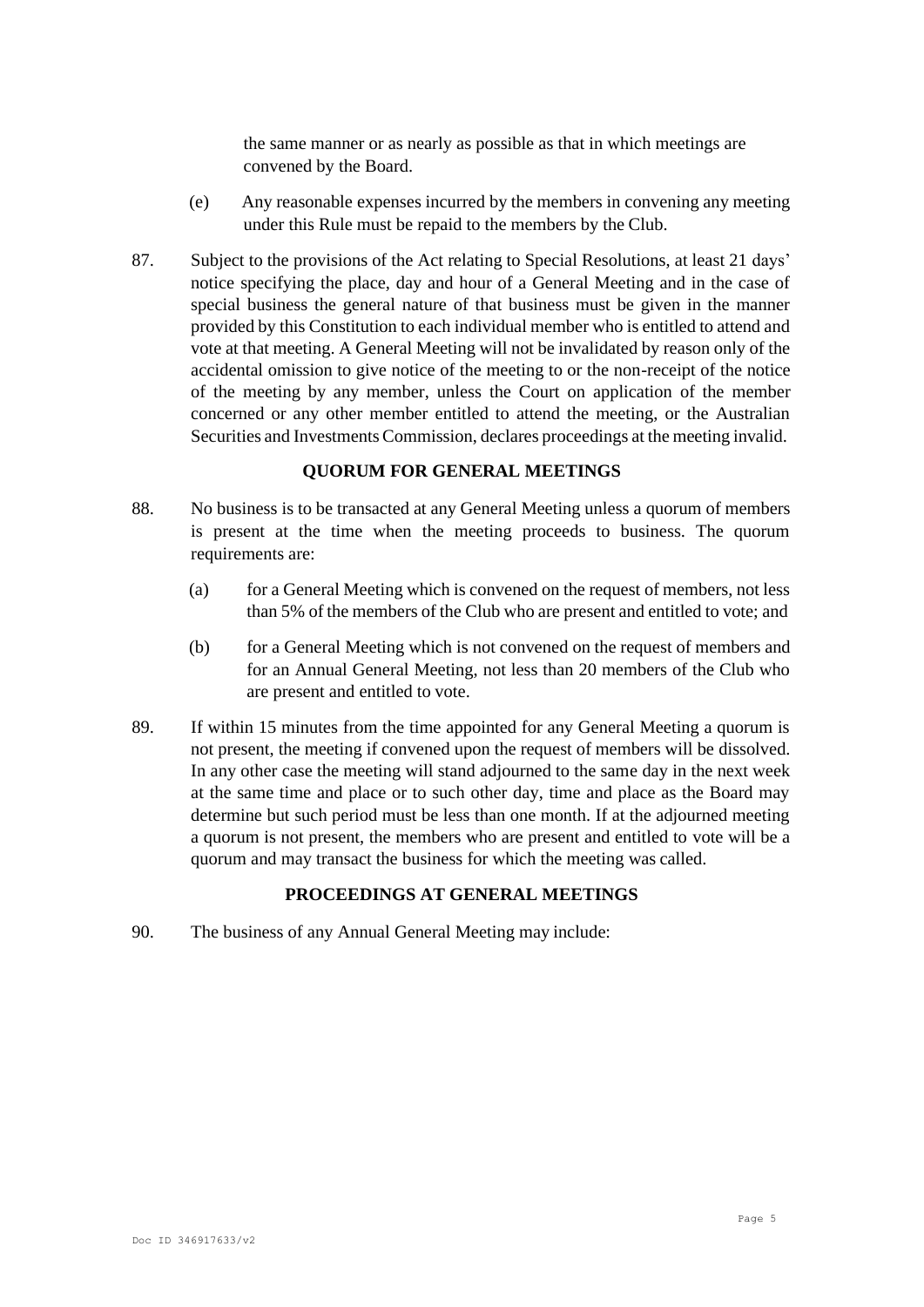- (a) confirmation of the Minutes of the previous General Meeting;
- (b) receipt and consideration of the reports prescribed by Section **317** of the Act;
- **(c)** election of the Board;
- (d) appointment (if required) of the Auditor;
- (e) any business of which due notice has been given;
- (f) any business approved by the meeting.
- 91. The President is entitled to preside as the Chairman at any General Meeting. If the President is not present within 15 minutes after the time appointed for holding the meeting or being present is unwilling or unable to act, then the Directors present will elect a director to preside as the Chairman of the meeting. If a director is not present within 15 minutes after the time appointed for holding the meeting or being present is unwilling or unable to act, then the members of the Club present will elect one of their number to preside as the Chairman of the meeting.
- 92. At a General Meeting, a poll on any resolution may be demanded by the Chairman of the meeting or by not less than 5 members who are entitled to vote on that resolution. In the case of an equality of votes, the Chairman will have a casting vote in addition to a deliberative vote.
- 93. At a General Meeting (unless a poll is demanded), a declaration by the Chairman of the meeting that a resolution has been carried or carried by a particular majority or lost or not carried by a particular majority and an entry to that effect in the book containing the Minutes of the proceedings of the Club, is conclusive evidence of the fact without proof of the number or proportion of votes recorded in favor of or against such resolution.
- 94. (a)If at a General Meeting a poll is demanded, it must be taken in such manner and either at once or after the interval or adjournment or otherwise as the Chairman of the meeting directs. A poll demanded on the election of the Chairman or on a question of adjournment must be taken immediately. The result of the poll will be the resolution of the meeting at which the poll was demanded.
- (b) A demand for a poll may be withdrawn.
- (c) In the case of any dispute as to the admission or rejection of a vote, the Chairman of the meeting will determine the same, and such determination made in good faith will be final and conclusive.
- 95. The Chairman of a General Meeting may with the consent of the meeting at which a quorum is present (and must if so directed by the meeting), adjourn the meeting from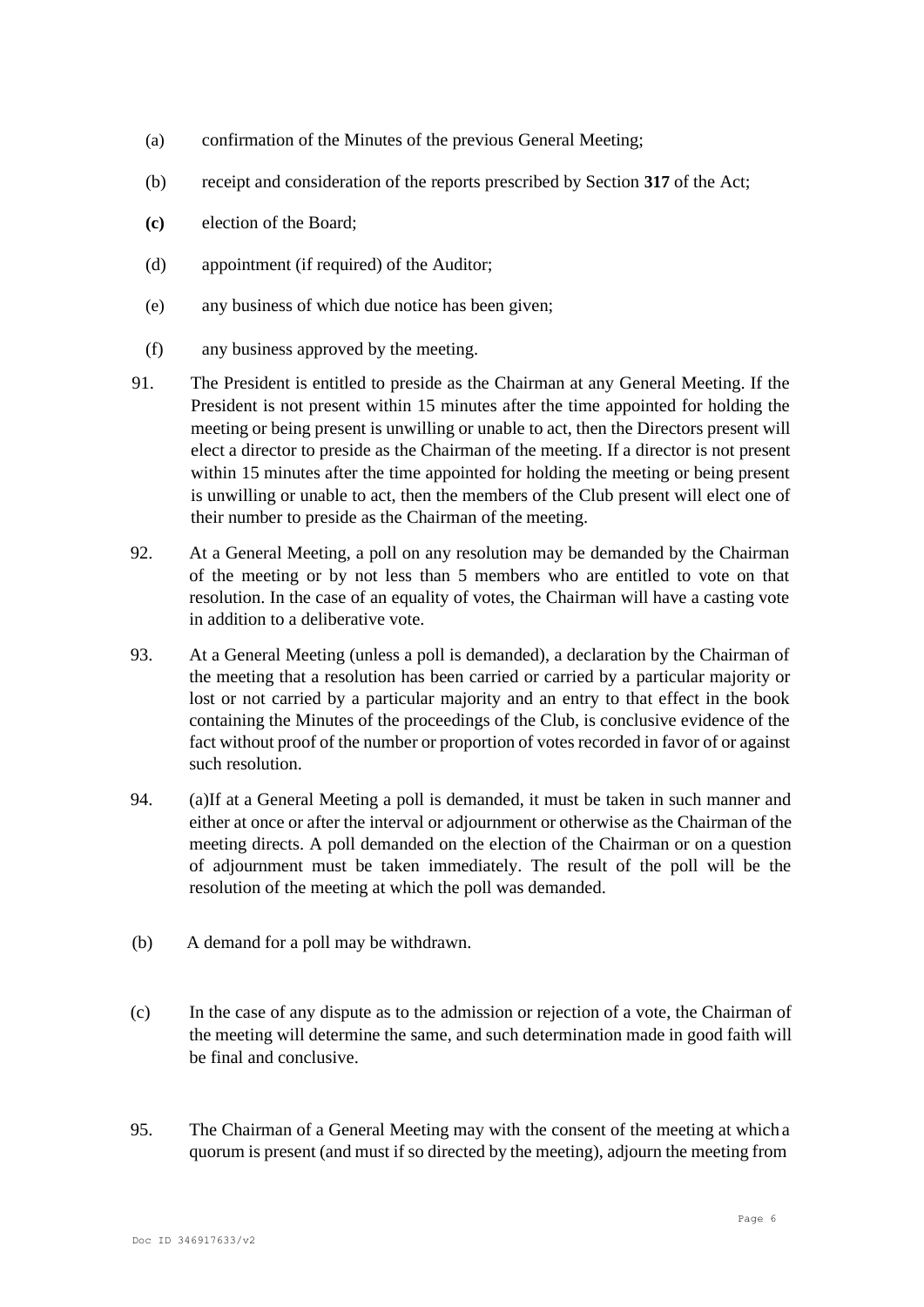time to time and from place to place but no business will be transacted at any adjourned meeting other than the business left unfinished at the meeting fromwhich the adjournment took place. A resolution passed at any adjourned meeting must for all purposes be treated as having been passed on the date when it was in fact passed and must not be deemed to have been passed on any earlier date. It is not necessary to give any notice of any adjournment or of the business to be transacted at an adjourned meeting except when a meeting is adjourned for one month or more, when notice of the adjourned meeting must be given as in the case of an originalmeeting.

96. Minutes of all resolutions and proceedings at any General Meeting must be entered within one month of the meeting in a book provided for that purpose. Any such Minutes must be signed by the Chairman of the meeting to which it relates or by the Chairman of the next succeeding meeting, and if purporting to be so signed is prima facie evidence of the proceedings to which it relates.

### **FINANCIAL RECORDS AND AUDIT**

- 97. The Board must cause written financial recordsto be kept with respect to the financial affairs of the Club in accordance with the Act and the Registered Clubs Act.
- 98. The financial records will be kept at the Office or at such other place as the Board thinks fit. The Club must at all reasonable times make its financial records available in writing for the inspection of Directors and any other persons authorized or permitted by or under the Act, the Registered Clubs Act or any other Act to inspect such records.
- 99. The Club must, within 4 months after the end of the Club's financial year or not less than 21 days before each Annual General Meeting (whichever is the earlier), send to each member of the Club, but subject to Section 316 of the Act, either:
	- (a) a copy of the financial report required under Section 295 of the Act, a copy of the directors' report required under Section 298 of the Act and a copy of the auditor's report required under Section 308 of the Act; or
	- (b) a copy of the concise report that complies with Section 314(2) of the Act.
- 100. The financial year of the Club commences on the first day of January and ends on the last day of December in each year or, subject to the Act, is for such other period as the Board may determine.
- 101. An Auditor must be appointed in accordance with the Act. The Auditor's duties will be regulated in accordance with the Act and the Registered Clubs Act. The Auditor's remuneration will be fixed by the Board.

### **SECRETARY**

102. The Board must appoint one but not more than one Secretary who is the Chief Executive Officer of the Club.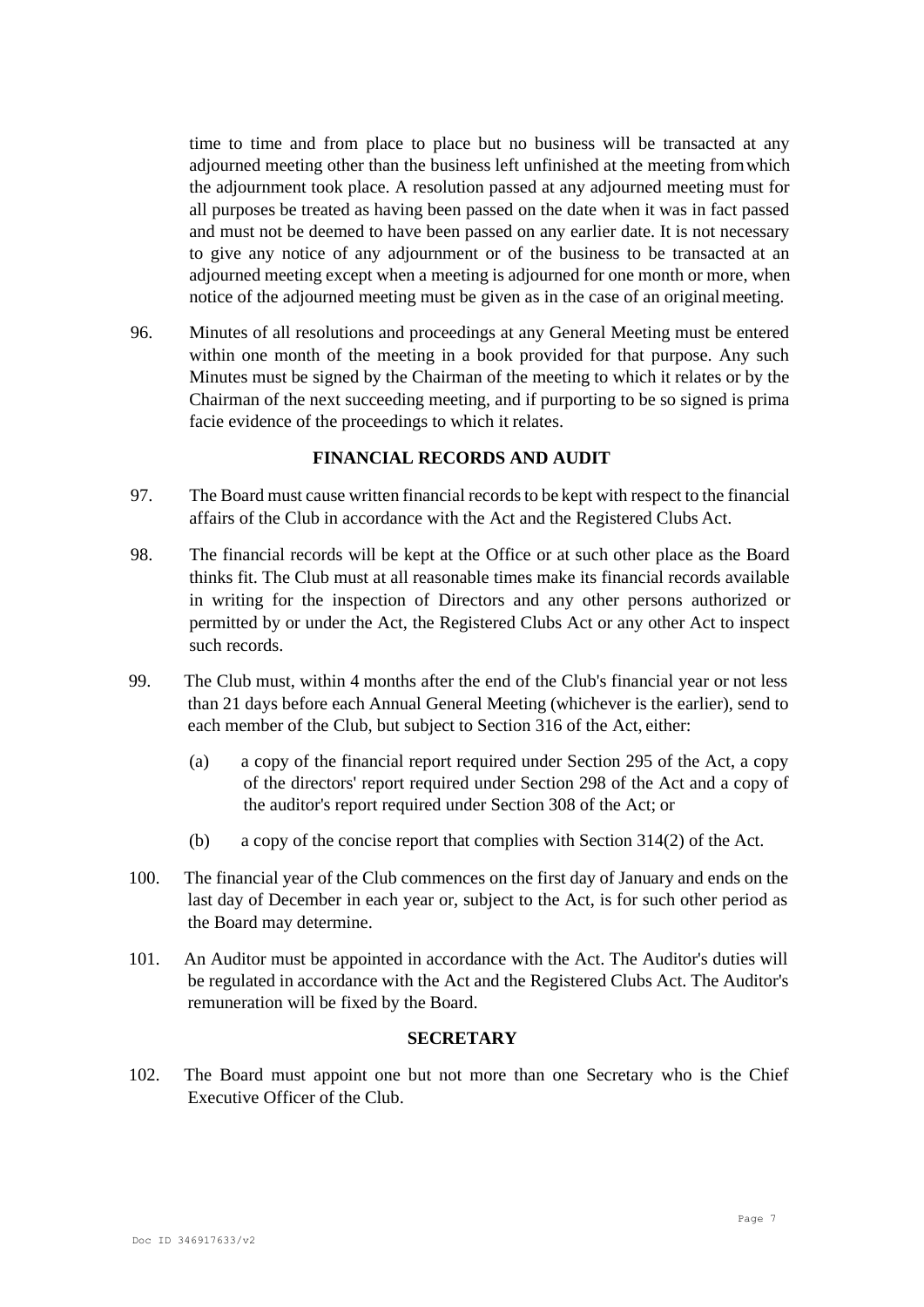#### **EXECUTION OF DOCUMENTS**

- 103. The Board must provide for the safe custody of the Seal.
- 104. (a) The Club may execute a document (including a deed) with the Seal by fixing the Seal to the document and having the fixing of the Seal witnessed by:
	- (i) 2 Directors; or
	- (ii) one Director and the Secretary.
	- (b) The Club may execute a document (including a deed) without using the Seal if that document is signed by:
		- (i) 2 Directors; or
		- (ii) one Director and the Secretary.
- 105. The Club must not execute a document (whether with or without using the Seal) except by the authority of a resolution passed at a meeting of the Board previously given.

### **NOTICES**

- 106. A notice may be given by the Club to any member either:
	- (a) personally; or
	- (b) by sending the notice by post to the address of the member recorded for that member

in the Register of Members kept pursuant to this Constitution; or

- (c) by sending the notice to the facsimile number or electronic address (if any) nominated by the member.
- 107. (a) Where a notice is sent by post, service of the notice must be given by properly addressing, prepaying and posting the notice, and is taken to have been given in the case of a notice convening a meeting on the day following that on which the notice was posted, and in any other case at the time at which the notice would have been delivered in the ordinary course of post.
	- (b) Where a notice is sent by facsimile or by other electronic means, the notice is taken to have been given on the day following that on which the notice was sent.
- 108. If a member has an address outside the Commonwealth of Australia and has not supplied the Club an address within Australia for the giving of notices to him or her, a notice posted up on the Club Notice Board is deemed to be notice by the Club to that member at the expiration of 24 hours after it is so posted up.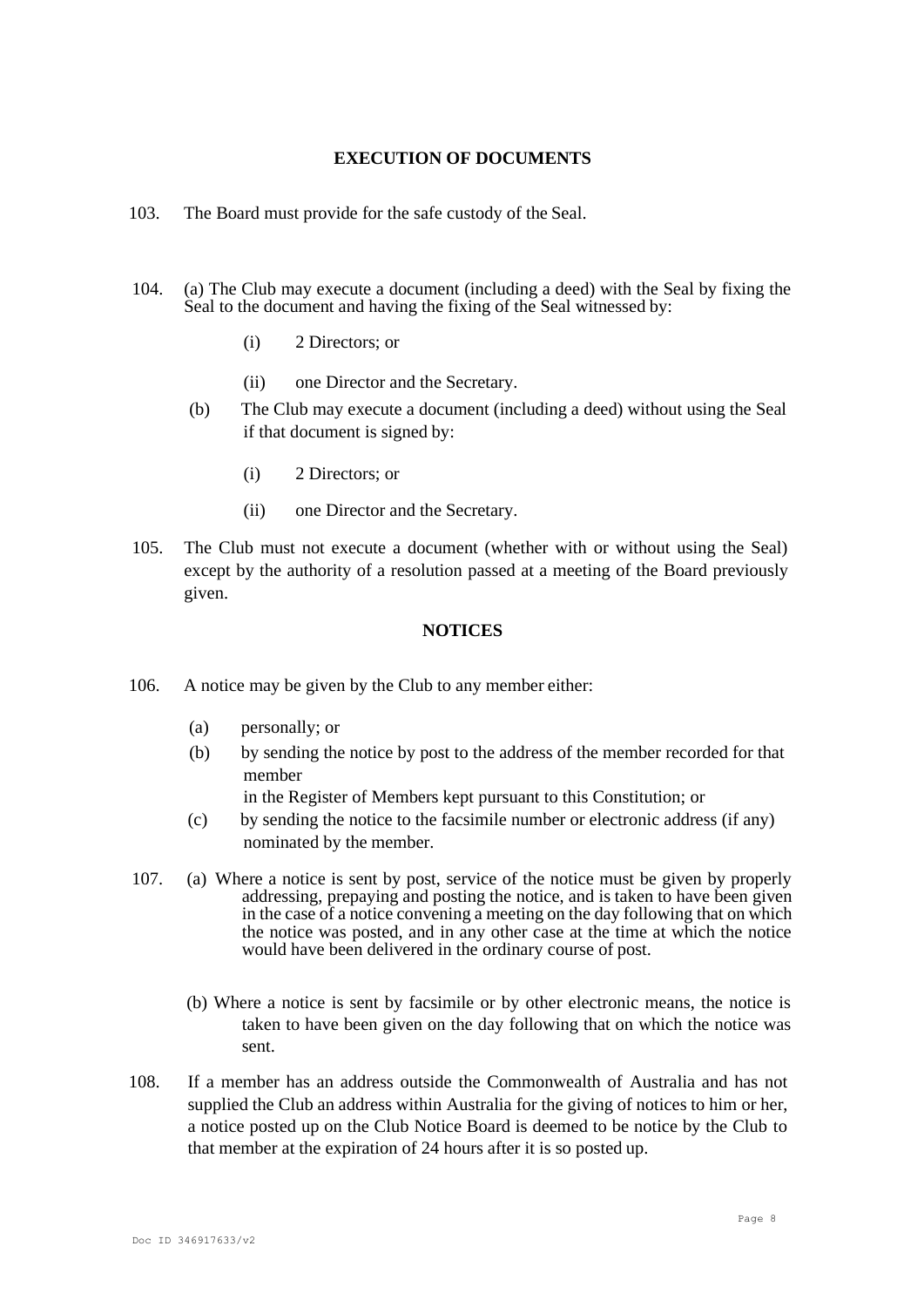# **INDEMNITY TO OFFICERS**

109. (a) Every person who is or was an officer of the Club may if the Board so determines be indemnified, to the maximum extent permitted by law, out of the property of the Club against any liability (other than a liability for legal costs) to another person incurred as such an officer except:

- (i) In relation to a liability owed to the Club or a related body corporate; or
- (ii) In relation to a liability for a pecuniary penalty order under Section 1317G of the Act or a compensation order under Section 1317H of the Act; or
- (iii) in relation to a liability that is owed to someone other than the Club or a related body corporate and did not arise out of conduct in good faith.
- (b) Every person who is or was an officer of the Club may if the Board so determines be indemnified, to the maximum extent permitted by law, out of the property of the Club against any legal costs incurred as such an officer except:
- (i) In defending or resisting proceedings in which the person is found to have a liability for which the person could not be indemnified under Section 199A(2) of the Act; or
- (ii) in defending or resisting criminal proceedings in which the person is found guilty; or
- (iii) in defending or resisting proceedings brought by the Australian Securities and Investments Commission or a liquidator for a court order if the grounds for making the order are found by the Court to have been established; or
- (iv) In connection with proceedings for relief to the person under the Act in which the Court denies the relief.
- (c) The Club may pay a premium for a contract insuring a person who is or was an officer of the Club against a liability (other than one for legal costs) arising out of that person's conduct as such an officer except:
- (i) in relation to conduct involving a willful breach of duty in relation to the Club; or
- (ii) in relation to a contravention of Sections 182 or 183 of the Act.

### **TENNIS COURTS**

110. Provided that the number of Full Tennis Members and tennis players who are affiliated with the Club is not less than 50, the Club's tennis courts at the date of the Special Resolution adopting this Constitution will always be maintained by the Club as tennis courts and will not be used for any other purpose.

#### **BOWLING GREEN**

111. Provided that the number of Bowling Members and bowlers who are affiliated with the Club is not less than 25, the Club's bowling green at the date of the Special Resolution adopting this Constitution will always be maintained by the Club as a bowling green and will not be used for any other purpose.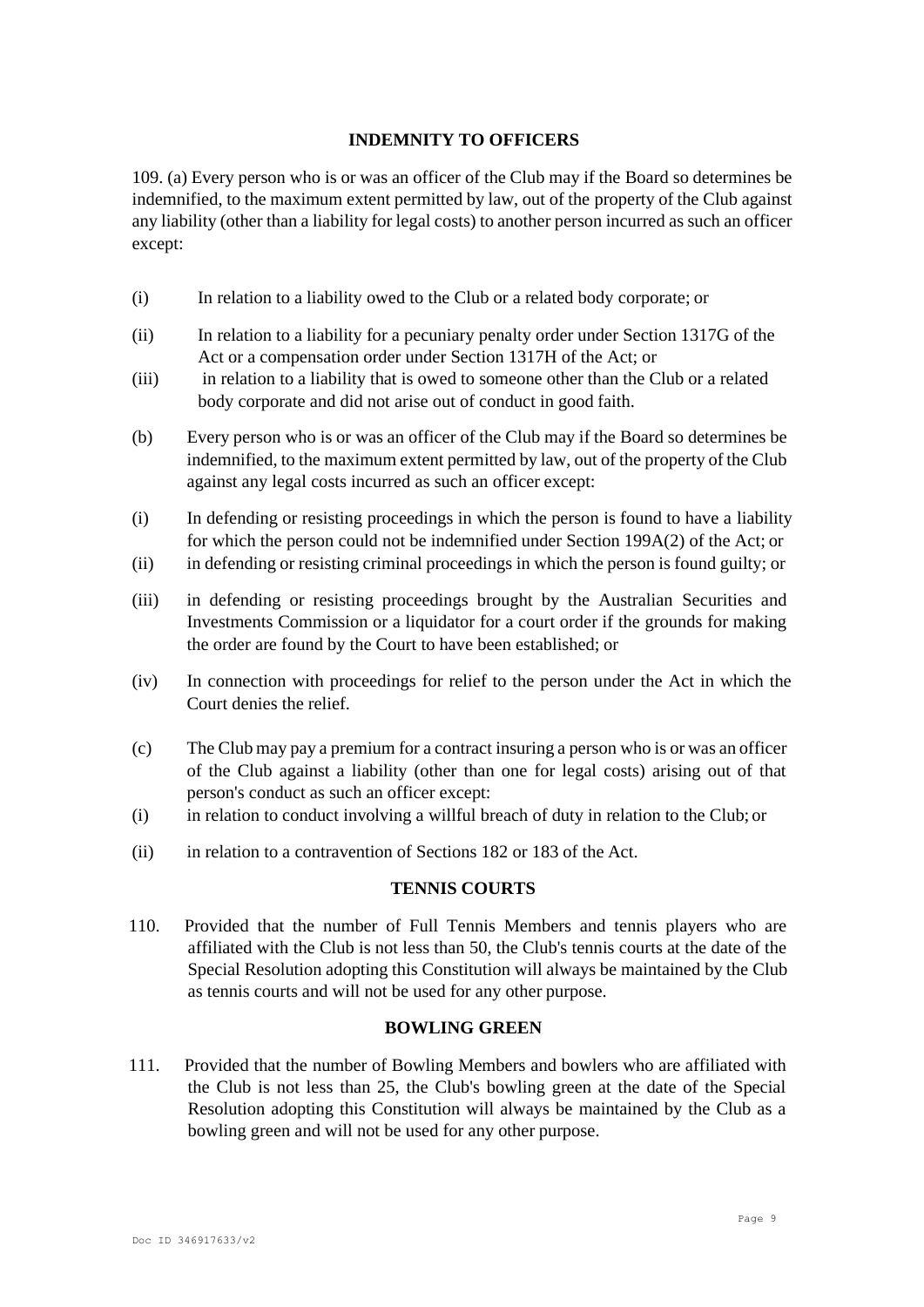### **COPY OF CONSTITUTION**

- 112. The Club will give a copy of this Constitution to any Full Member within 7 days if that member:
- (a) asks the Club, in writing, for a copy; and
- (b) pays any fee (up to the fee prescribed by the Act) if required by the Club.

### **READING OF CONSTITUTION**

113. This Constitution must be read and construed subject to the provisions of the Act and the Registered Clubs Act, and to the extent that any of the provisions in this Constitution are inconsistent therewith and might prevent the Club being registered under the said Acts, those provisions will be inoperative and have no effect.

# **AMENDMENTS TO CONSTITUTION**

114. This Constitution may be amended only by a resolution passed by a three-quarters majority of financial members in the classes of Full Tennis membership, Morning Tennis membership, Student Tennis Membership, Young Adult Tennis membership, Senior Tennis membership, Social Tennis membership, Country Tennis membership, Full Bowling membership, Young Adult Bowling membership, Student Bowling membership. Social Bowling membership, Country Bowling membership, House membership and Special membership who are present and voting at a General Meeting, being a meeting of which at least 21 days written notice specifying the intention to propose the resolution as a Special Resolution has been given in accordance with the Act.

THE NEUTRAL BAY CLUB